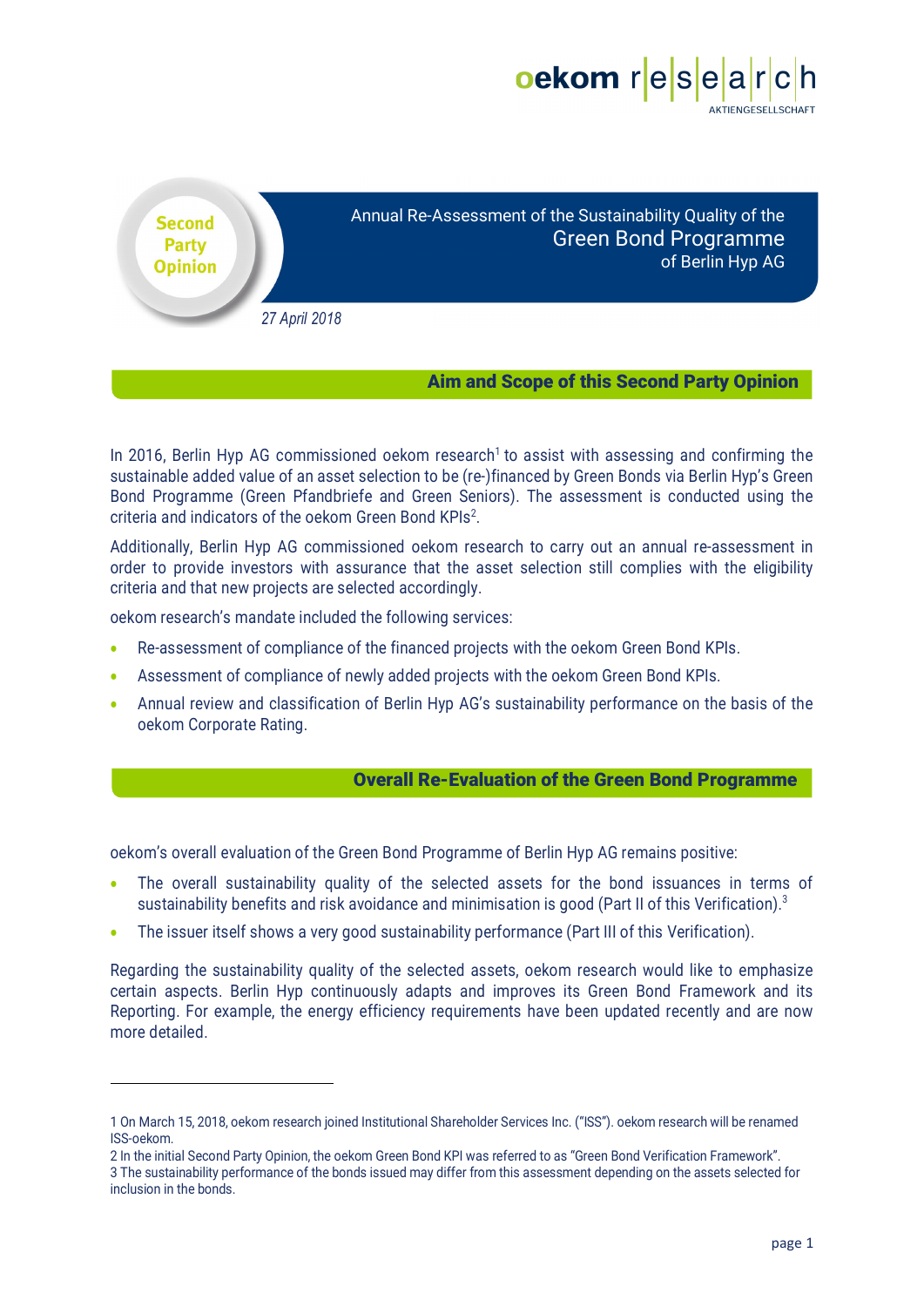

There are some aspects for which more specific selection or performance criteria would be recommended as it could still add to the overall quality - and illustrate the ambition - of the Green Bond Programme: It would be beneficial to complement the existing requirements with other sustainability criteria, for example regarding construction practices or water efficiency in buildings.

# Annual CO<sub>2</sub> Avoidance of the buildings in the Asset Pool

Berlin Hyp established two baselines in order to compare the buildings to existing standards: The first baseline is the average energy performance of European buildings, the second one the German Energy Savings Ordinance (EnEV). Further, Berlin Hyp chose to provide investors with the carbon avoidance that is linked to Berlin Hyp's initial financing share of the respective buildings as well as with the complete carbon avoidance, i.e. the avoidance caused by the complete buildings. More details on the methodology regarding CO<sub>2</sub> avoidance can be found in the initial Second Party Opinion from 2016.

The respective carbon intensity is based on each country's energy mix in 2014. The calculations on energy and  $CO<sub>2</sub>$  data were carried out by Berlin Hyp, oekom research carried out a basic plausibility check. More information on the calculations is provided by Berlin Hyp at www.green-pfandbrief.com.

The following table shows the results of estimations and calculations on the  $CO<sub>2</sub>$  performance of the buildings within the asset pool for the Green Bond Programme (excluding buildings that were in the cover pool at issuance of the Green Pfandbrief in 2015).

| Annual $CO2$ avoidance of the buildings in the asset pool |                                                                                          |                                                              |  |  |  |  |  |  |
|-----------------------------------------------------------|------------------------------------------------------------------------------------------|--------------------------------------------------------------|--|--|--|--|--|--|
| <b>Baseline for CO<sub>2</sub></b> avoidance              | <b>Proportional allocation to</b><br><b>Berlin Hyp initial</b><br><b>financing share</b> | <b>Complete allocation to</b><br><b>Berlin Hyp financing</b> |  |  |  |  |  |  |
| European average                                          | 21.1 t/mEUR                                                                              | 36.3 t/mEUR                                                  |  |  |  |  |  |  |
| German Energy Saving Ordinance (EnEV)                     | 8.7 t/mEUR                                                                               | 15.7 $t/mEUR$                                                |  |  |  |  |  |  |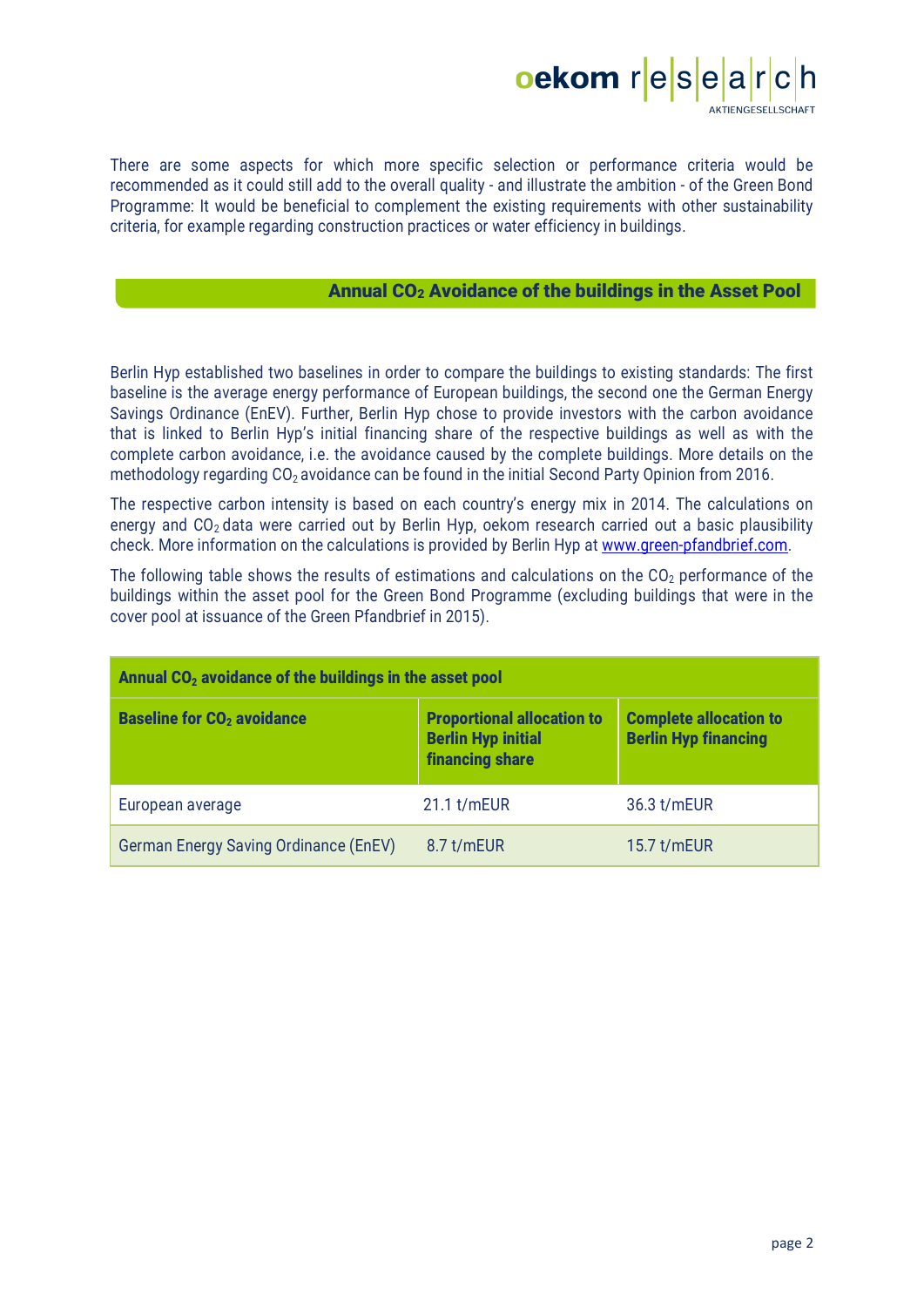

#### Part I – Green Bond Principles

#### **1) Use of Proceeds**

The proceeds of the Green Bonds (Green Pfandbriefe as well as Green Seniors) to be issued by Berlin Hyp will be exclusively used for financing and refinancing the acquisition, construction or refurbishment of Green Buildings. These Green Buildings serve as collateral for loans granted by or to be granted by Berlin Hyp. If they are used for Green Pfandbriefe the loans have to be eligible for and included in or to be included in the bank's mortgage cover pool.

Details regarding the building projects included in the Green Finance Portfolio can be found in Annex 3.

#### **2) Process for Project Evaluation and Selection**

Berlin Hyp has set up a process for project selection and evaluation, which is subject to continuous reviews and updates. Details on the process can be found in the initial Second Party Opinion from 2016.

For buildings to qualify as Green Buildings – as defined by Berlin Hyp – they have to meet certain requirements, which were updated in April 2018.

Berlin Hyp has defined thresholds for each the annual energy consumption for heating and electricity. The total energy demand shall not exceed set limits:

| <b>Property type</b> | <b>Energy demand</b><br><b>Heating</b> $kWh/(m^{2*}a)$ | <b>Energy demand</b><br>Electricity $kWh/(m^{2*}a)$ | <b>Energy demand</b><br><b>Total</b> kWh/ $(m^{2*}a)$ |
|----------------------|--------------------------------------------------------|-----------------------------------------------------|-------------------------------------------------------|
| <b>Residential</b>   | 60                                                     |                                                     | 60                                                    |
| <b>Office</b>        | 100                                                    | 80                                                  | 180                                                   |
| Retail               | 60                                                     | 75                                                  | 135                                                   |
| <b>Hotels</b>        | 95                                                     | 60                                                  | 155                                                   |
| Logistics buildings  | 30                                                     | 35                                                  | 65                                                    |

#### and/or

• External sustainability certificates must fulfil a minimum level<sup>4</sup>

LEED Gold or above

 

<sup>4</sup> Buildings financed by Berlin Hyp after issuance of its inaugural Green Pfandbrief on 27 April 2015 have to score at least 50 per cent in the energy efficiency component of the green building certificate if the building does not qualify already by its energy demand or consumption as defined above.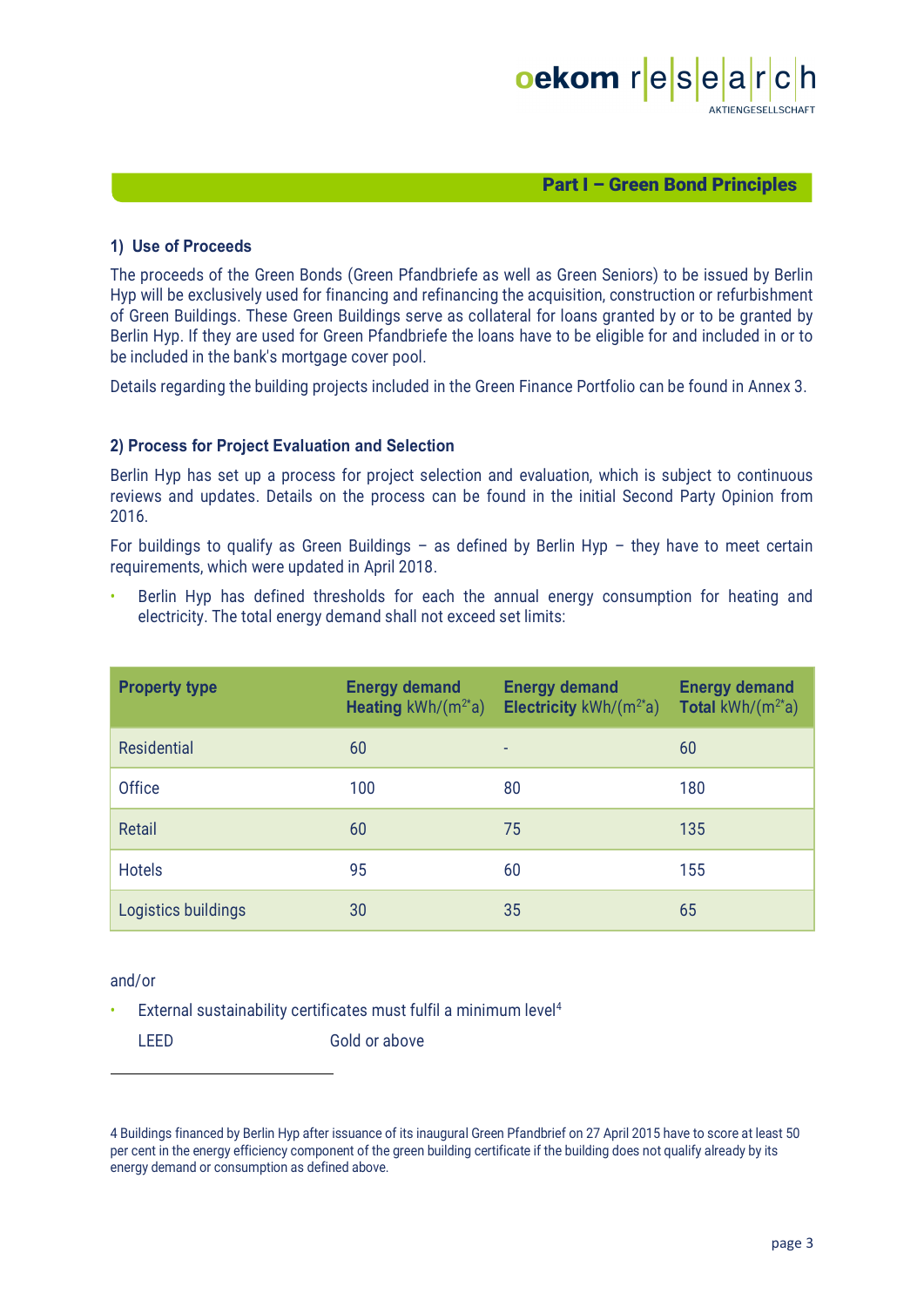

| <b>BREEAM</b> | Very Good or above                                                       |
|---------------|--------------------------------------------------------------------------|
| <b>DGNB</b>   | Gold or above (for certificates given after 30.06.2015: Silver or above) |
| <b>HQE</b>    | High Level or above                                                      |

and

• Eligible assets will also meet other environmental and/or social criteria. They are not used for the production of arms, pesticides, tobacco, pornography, nuclear power, coal, oil and fossil fuels.

#### **3) Management of Proceeds**

Details regarding the Management of Proceeds can be found in the initial Second Party Opinion from 2016.

#### **4) Reported Proceeds and Impacts 2018**

#### **Use of proceeds reporting:**

Berlin Hyp established a separate website which is exclusively used for providing information on its green bonds, its Green Pfandbriefe and its Green Senior.<sup>5</sup> Berlin Hyp will report online on its Green Bond Programme at www.green-pfandbrief.com on 27.04.2018. The information to be reported on can be found in the initial Second Party Opinion from 2016.

Furthermore, the "Use of Proceeds" table above reports on the current composition of the asset pool, including key information on the buildings (e.g. property type, green buildings certificates). Part II of this re-assessment provides information on the sustainability performance of all loans/buildings included in the asset pool.

#### **Impact reporting:**

 

Berlin Hyp will provide impact reporting on CO<sub>2</sub> avoidance. This impact reporting will also be published on the green bond website on 27.04.2018.<sup>4</sup> Additionally, the annual CO<sub>2</sub> avoidance of the buildings within the asset pool can be found at the very beginning of this document (cf. p.2).

Berlin Hyp has already reported on its green bonds issued so far. This reporting can be found on its green bond website.<sup>6</sup> Reports will remain available for investors for future reference.

<sup>5</sup> The German and English version of this website are respectively www.gruener-pfandbrief.de and www.green-pfandbrief.com.

<sup>6</sup> The German and English version of this website are respectively www.gruener-pfandbrief.de and www.green-pfandbrief.com.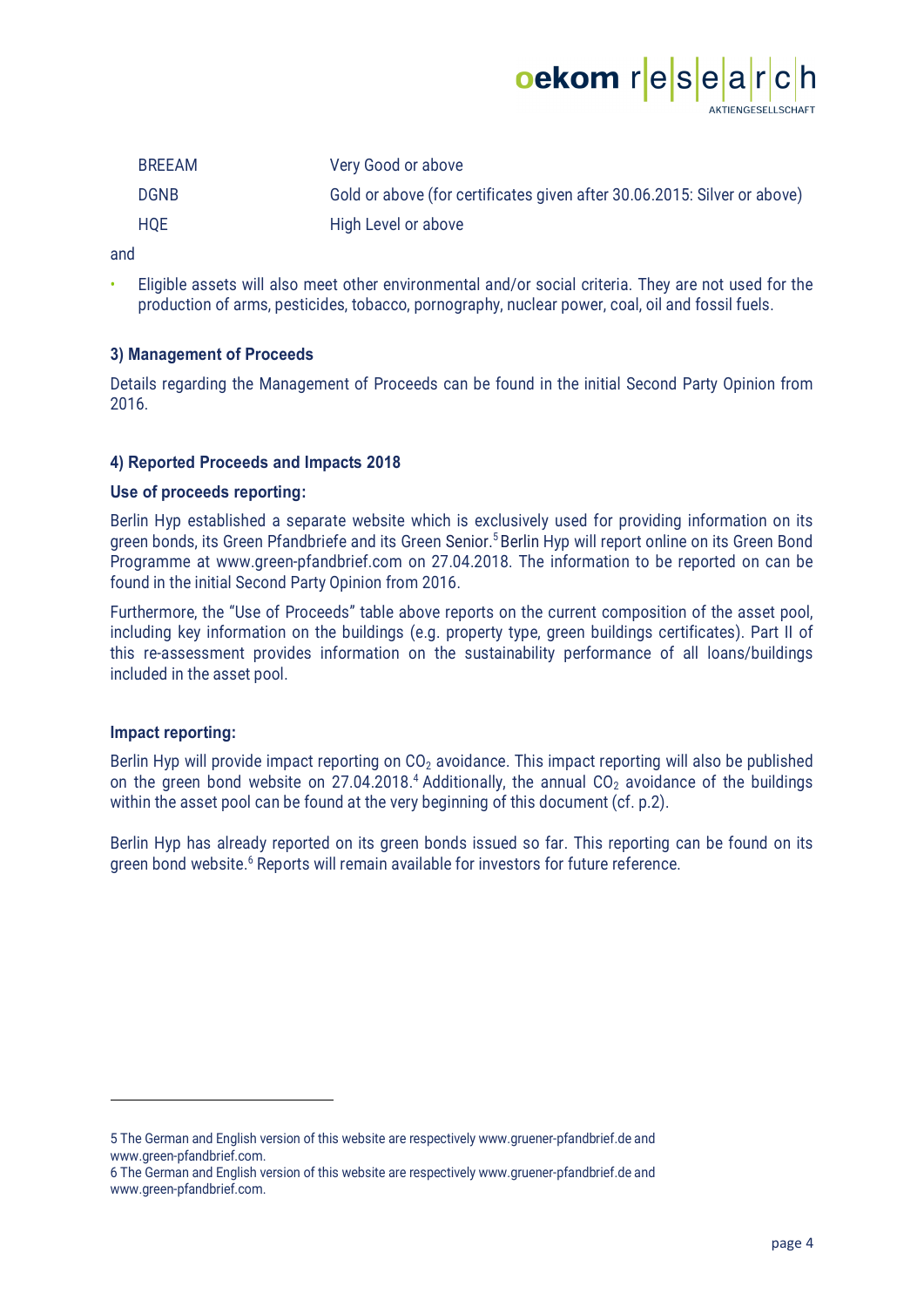

# Part II – Sustainability Quality of the Eligible Green Project Portfolio

#### **1) oekom Green Bond KPIs**

Details on the individual criteria and indicators for the categories can be found in Annex 1 "oekom Green Bond KPIs", as well as in the initial Second Party Opinion.

#### **2) Evaluation of the Projects within the Green Bond Asset Selection**

#### **Method**

oekom research reassessed the compliance of the (re-)financed projects with the oekom Green Bond KPIs.

The re-evaluation was carried out using information and documents provided to oekom research by Berlin Hyp (e.g. green building certificates, energy performance certificates). Further national legislation and standards, depending on the project location, were drawn on to complement the information provided by Berlin Hyp.

Committed limits were used to calculate the share of projects which fulfil an indicator requirement.

## **Findings**

#### **Green buildings (commercial real estate)**

- 1. Involvement of local residents at the planning stage (only applicable for new builds)
	- **O** Regarding the newly constructed buildings in the asset pool, no information is available on the involvement of local residents at the planning stage.
- 2. Environmental standards for site selection (only applicable for new builds)
	- $\checkmark$  100% of newly constructed buildings are inside metropolitan areas. Therefore, no environmental impact assessment is deemed necessary.
	- ¢ For none of the newly constructed buildings, information is available regarding the development on brownfield sites.
- 3. Access to public transport
	- $\checkmark$  69 out of 70 building projects, accounting for 99.97% of the asset pool's volume, are located within a maximum of 1 km from one or more modalities of public transport.
- 4. Social standards for construction
	- $\checkmark$  100% of newly constructed or renovated building projects are located in countries where high labour standards are in place for both employees and contractors (i.e. regarding discrimination, working time, wages, freedom of association and collective bargaining).
	- $\checkmark$  For 100% of newly constructed or renovated building projects, high standards regarding health and safety for both own employees and contractors are in place (provided for by national legislation).
- 5. Environmental standards for construction
	- **O** For 9 newly constructed or renovated building projects, accounting for 41% of the respective asset pool, measures to reduce water, waste and energy consumption and adequate management of waste streams at construction sites are in place. For the remaining 11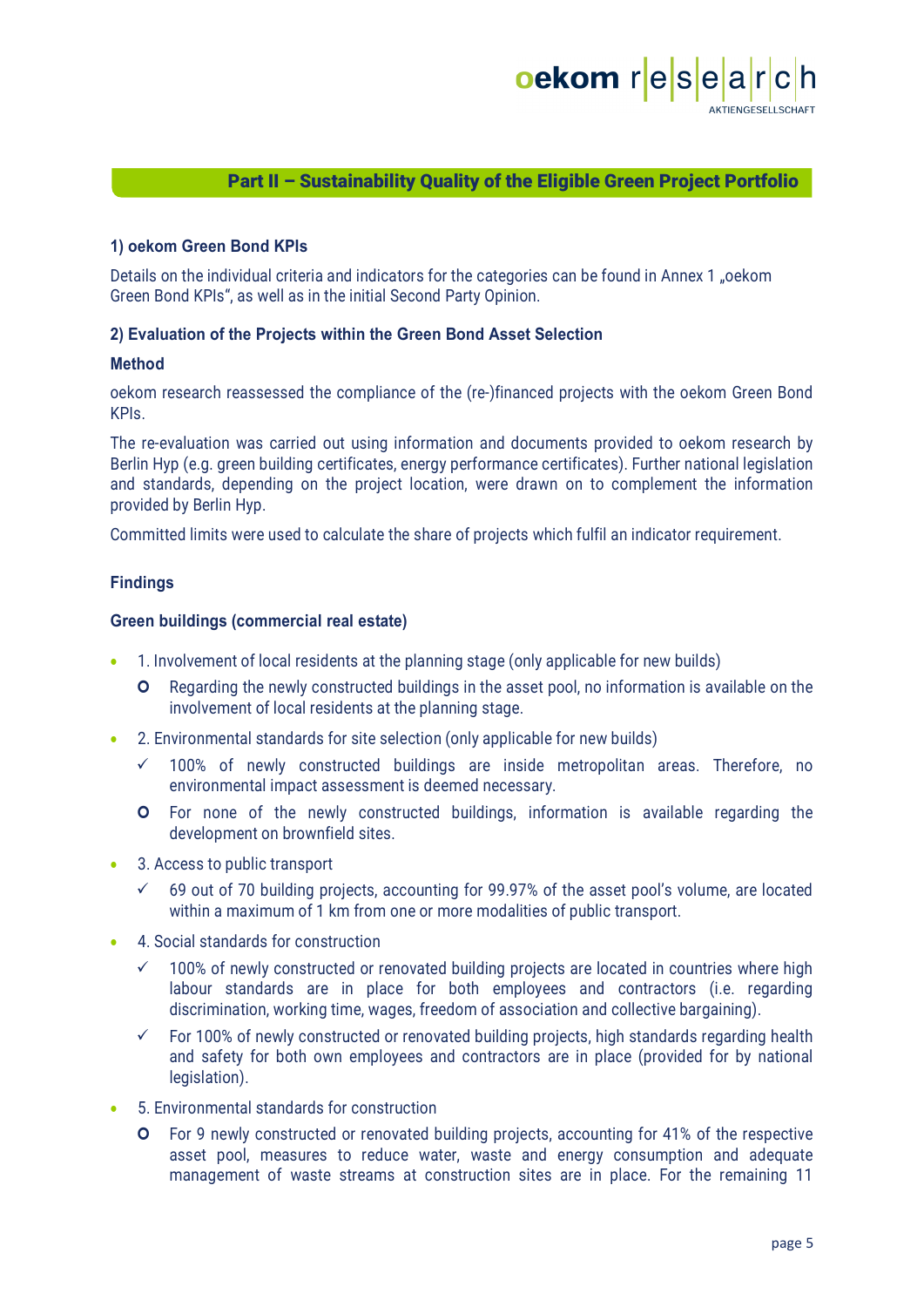

relevant building projects, accounting for 59% of the respective asset pool, no adequate measures are in place or no information is available.

- 6. Sustainable building materials
	- ¢ For 11 newly constructed or renovated building projects, accounting for 49% of the respective asset pool, sustainable procurement measures regarding building materials are in place (e.g. recycled materials, third-party certification of wood based materials). For the remaining 9 relevant building projects, accounting for 51% of the respective asset pool, no adequate measures are in place or no information is available.
- 7. Safety of building users
	- **O** For 28 building projects, accounting for 36% of the asset pool, health and safety is ensured by constructional measures (e.g. fire safety, exit routes, CCTV). For 42 projects, accounting for 64% of the asset pool, either no detailed information on safety is available or no adequate measures are in place.
- 8. Water use minimisation in buildings
	- $\bullet$  For 32 building projects, accounting for 49% of the asset pool, adequate measures to reduce water use are in place (e.g. greywater recycling, efficient applications). For the remaining 38 projects, accounting for 51% of the asset pool, no adequate measures are in place or no information is available.
- 9. Energy efficiency in buildings
	- $\checkmark$  70 building projects, accounting for 100% of the asset pool, achieved good scores in the relevant sections of the respective building certificates and/or energy certificates.
- 10. Labels / certificates
	- $\checkmark$  32 building projects, accounting for 53% of the asset pool, achieved good scores in green building certificates, i.e. minimum BREEAM "Very Good", LEED "Gold" or DGNB "Silver". 38 projects, accounting for 47% of the asset pool did either not receive a green building certificate or did not achieve good scores in green building certificates.
- 11. Sustainable use / purpose of buildings
	- $\checkmark$  For 100% of building projects, production facilities of armaments, pesticides, tobacco and generation facilities for environmentally controversial energy forms such as nuclear power or fossil fuelled power are excluded by Berlin Hyp.

#### Controversy assessment

• A controversy assessment on the included projects did not reveal any controversial activities or practices that could be attributed to Berlin Hyp.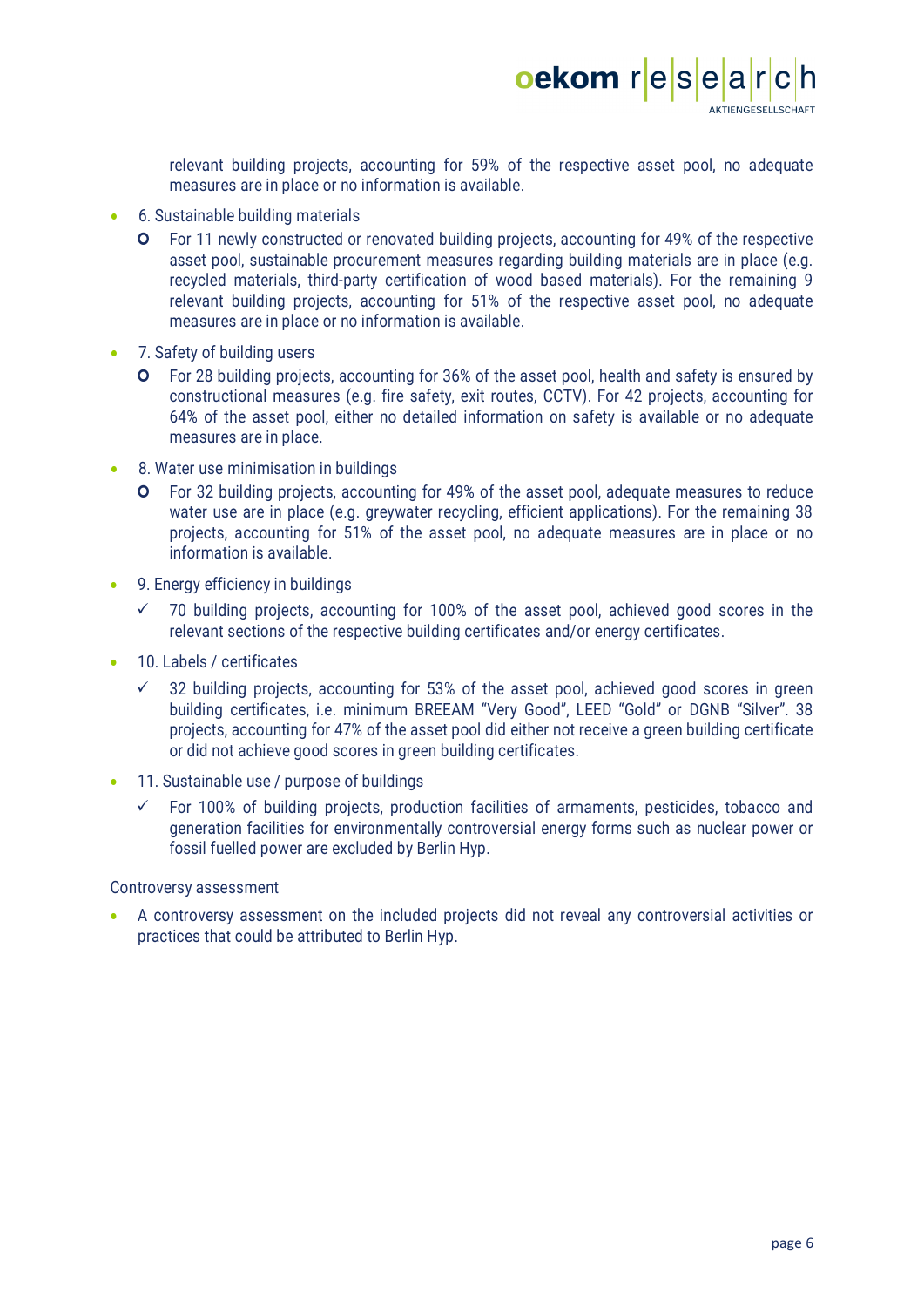

## Part III – Assessment of Berlin Hyp's Sustainability Performance

In the oekom Corporate Rating with a rating scale from A+ (excellent) to D- (poor), Berlin Hyp was awarded a score of B- and classified as "Prime". Berlin Hyp's rating result means that the company performed well in terms of sustainability, both compared against others in the industry and in terms of the industry-specific requirements defined by oekom research. In oekom research's view, the securities issued by the company thus all meet the basic requirements for sustainable investments.



As at 27 April 2018 this rating puts Berlin Hyp in place 2 out of 53 companies rated by oekom research in the Financials/Mortgage & Public Sector Finance sector

In the Financials/Mortgage & Public Sector Finance sector, oekom research has identified the following issues as the key challenges facing companies in terms of sustainability management:

- Sustainability impacts of lending and other financial services and products
- Statutory ESG-standards linked to the geographical allocation of the lending portfolio
- Customer and product responsibility
- Employee relations and work environment

In all four key issues, BerlinHyp achieved a rating that was above the average for the sector. A very significant outperformance was achieved in "Sustainability impacts of lending and other financial services and products".

In recent years, the company was not involved in any controversies in the areas of controversial business practices or controversial areas of business, and thus does not breach any of the exclusion criteria, which are frequently applied by investors.

Details on the rating of the issuer can be found in Annex 2 "oekom Corporate Rating of Berlin Hyp".

Robert Haßler, CEO oekom research AG Munich, 27 April 2018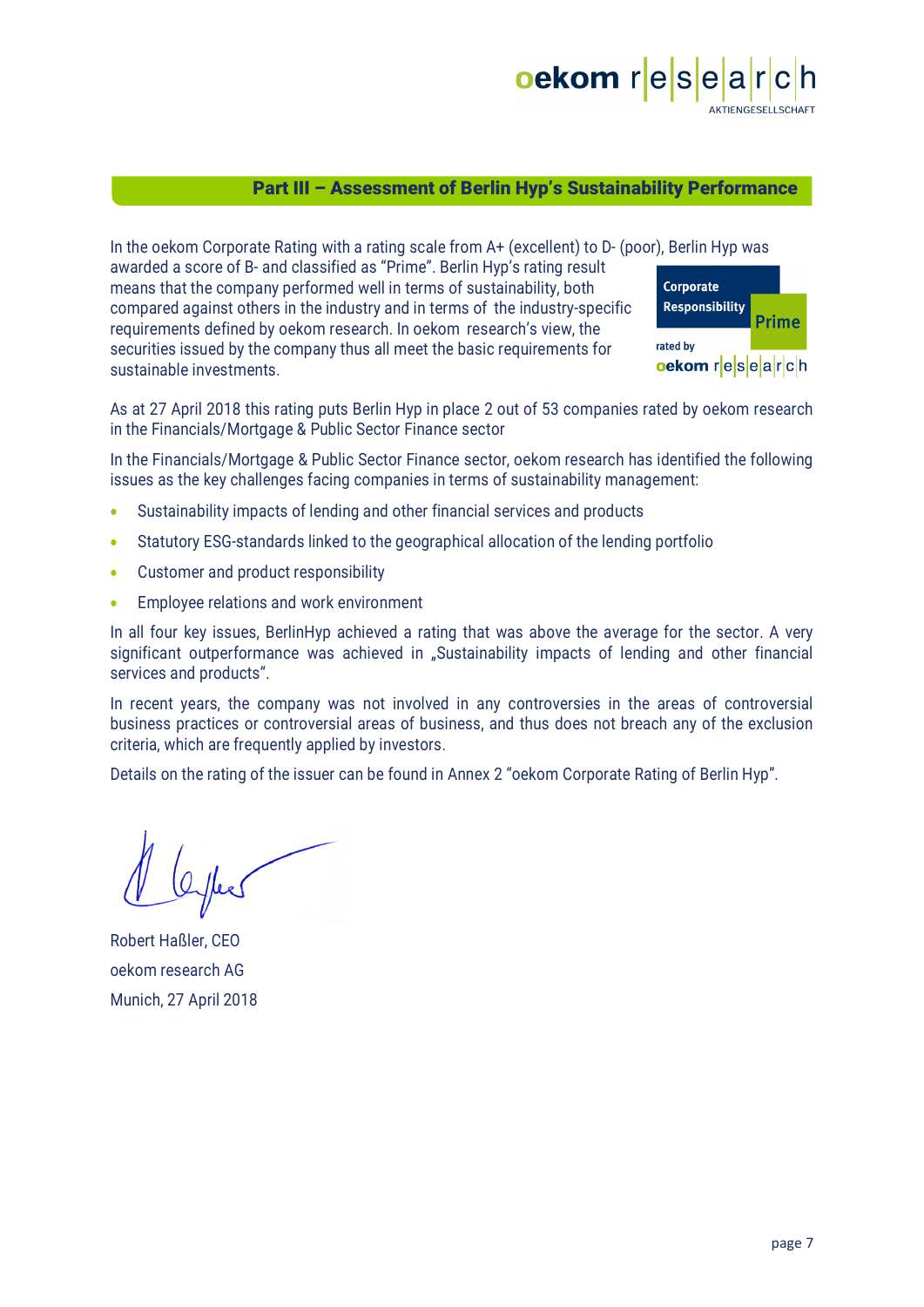# oekom resea AKTIENGESELLSCHAFT

#### Disclaimer

1. oekom research AG uses a scientifically based rating concept to analyse and evaluate the environmental and social performance of companies and countries. In doing so, we adhere to the highest quality standards which are customary in responsibility research worldwide. In addition we create a Second Party Opinion (SPO) on bonds based on data from the issuer.

2. We would, however, point out that we do not warrant that the information presented in this SPO is complete, accurate or up to date. Any liability on the part of oekom research AG in connection with the use of these SPO, the information provided in them and the use thereof shall be excluded. In particular, we point out that the verification of the compliance with the selection criteria is based solely on random samples and documents submitted by the issuer.

3. All statements of opinion and value judgements given by us do not in any way constitute purchase or investment recommendations. In particular, the SPO is no assessment of the economic profitability and credit worthiness of a bond, but refers exclusively to the social and environmental criteria mentioned above.

4. We would point out that this SPO, in particular the images, text and graphics contained therein, and the layout and company logo of oekom research AG are protected under copyright and trademark law. Any use thereof shall require the express prior written consent of oekom research AG. Use shall be deemed to refer in particular to the copying or duplication of the SPO wholly or in part, the distribution of the SPO, either free of charge or against payment, or the exploitation of this SPO in any other conceivable manner.

#### About oekom research

oekom research is one of the world's leading rating agencies in the field of sustainable investment. The agency analyses companies and countries with regard to their environmental and social performance. oekom research has extensive experience as a partner to institutional investors and financial service providers, identifying issuers of securities and bonds which are distinguished by their responsible management of social and environmental issues. More than 100 asset managers and asset owners routinely draw on the rating agency's research in their investment decision making. oekom research's analyses therefore currently influence the management of assets valued at over 600 billion euros.

As part of our Green Bond Services, we provide support for companies and institutions issuing sustainable bonds, advise them on the selection of categories of projects to be financed and help them to define ambitious criteria. We verify the compliance with the criteria in the selection of projects and draw up an independent second party opinion so that investors are as well informed as possible about the quality of the loan from a sustainability point of view.

Contact: oekom research AG, Goethestraße 28, 80336 Munich, Germany, tel: +49 / (0) 89 / 54 41 84-90, e-mail: info@oekomresearch.com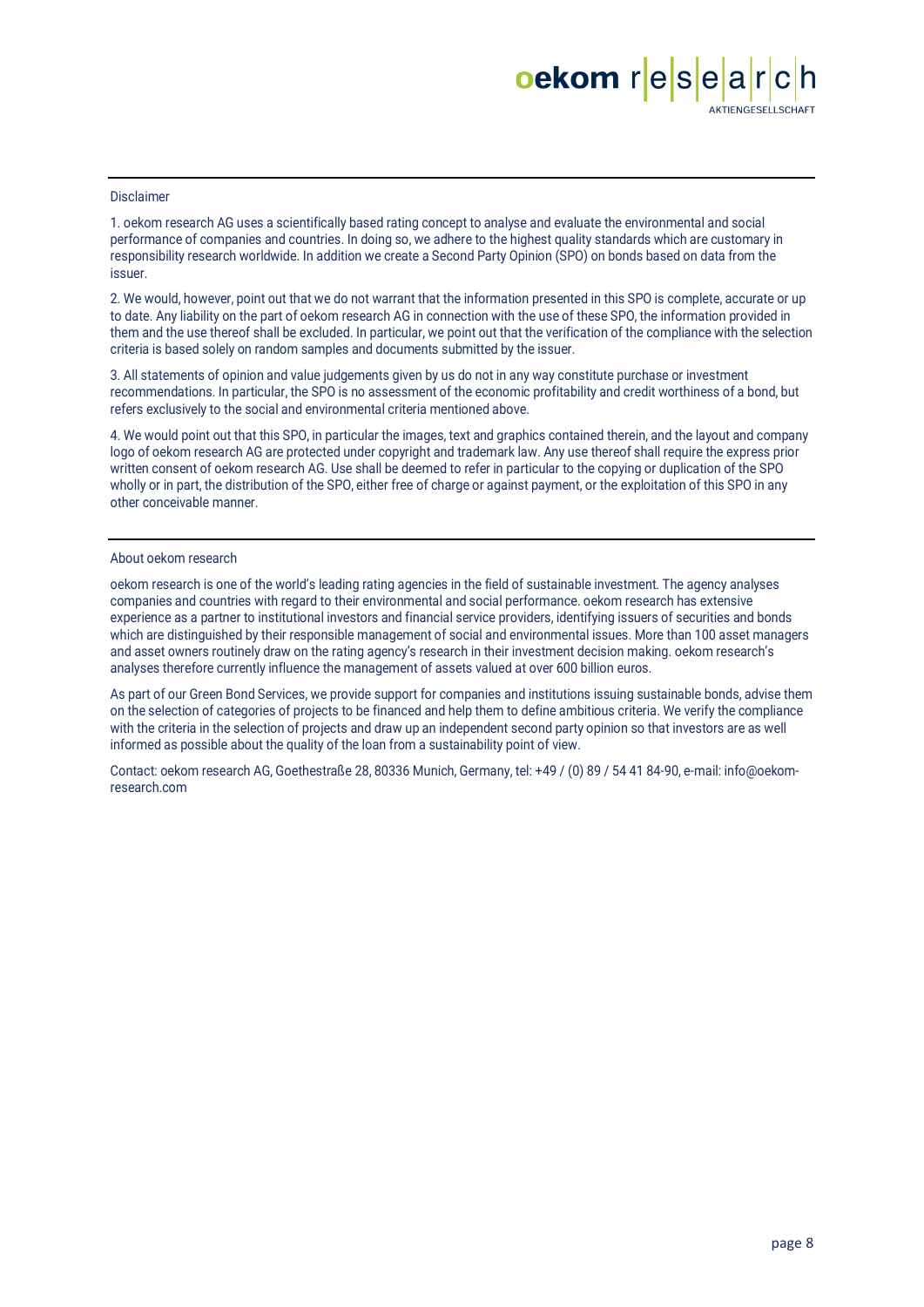# Annex

- Annex 1: oekom Green Bond KPIs
- Annex 2: oekom Corporate Rating of Berlin Hyp
- Annex 3: Overview of the assets in the Green Finance Portfolio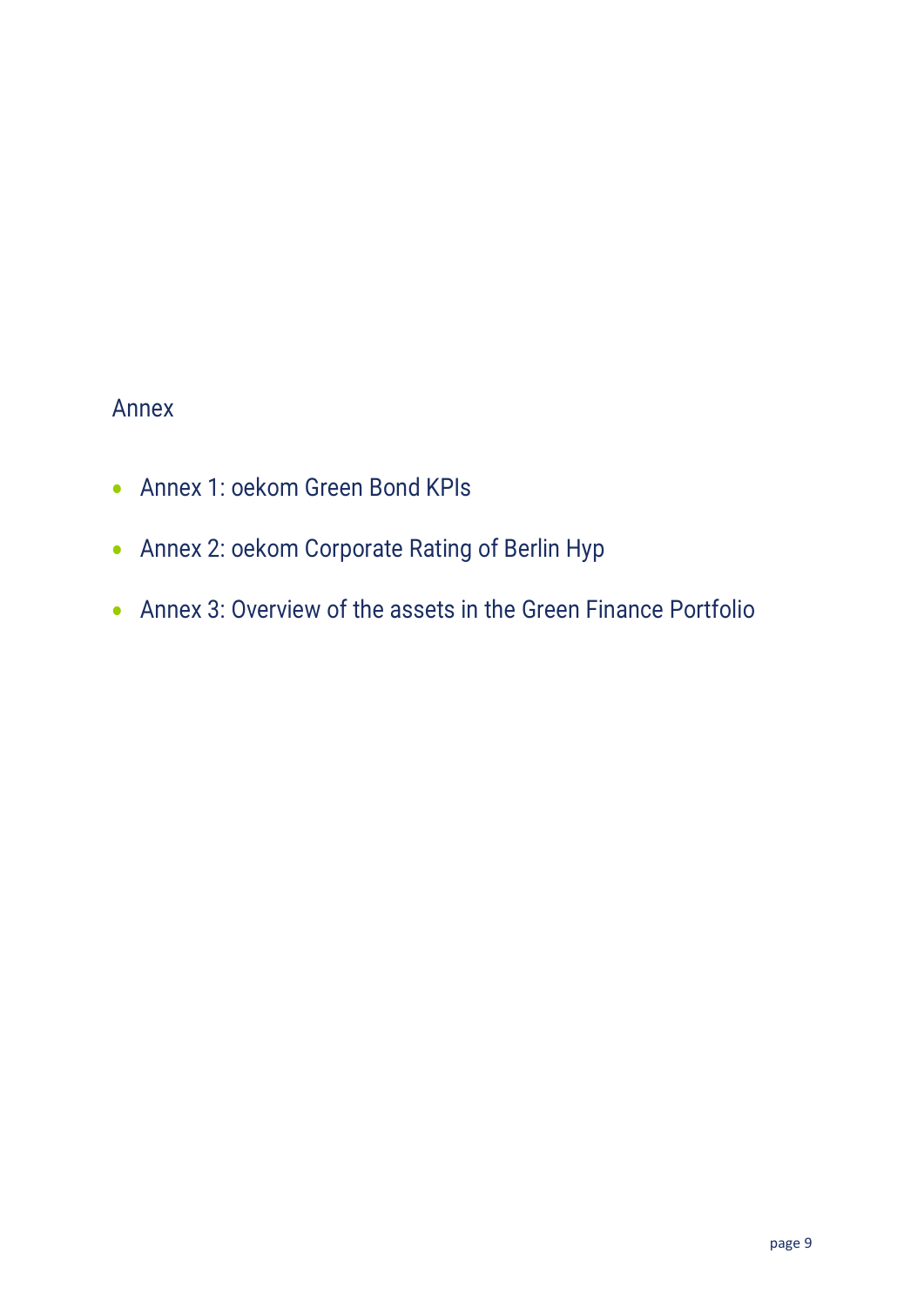Annex 1: oekom Green Bond KPIs

#### oekom Green Bond KPIs

The oekom Green Bond KPIs serve as a structure for evaluating the sustainability quality – i.e. the social and environmental added value – of the Green Bond asset pool. It comprises firstly the definition of the use of proceeds category offering added social and/or environmental value and secondly the specific sustainability criteria by means of which this added value and therefore the sustainability performance of the Eligible Green Project Portfolio can be clearly identified and described.

The sustainability criteria are complemented by specific indicators, which enable quantitative measurement of the sustainability performance of the Green Bond and which can also be used for reporting.

Use of Proceeds

#### **Mortgage loans for green buildings (commercial real estate)**

The proceeds of the Green Bonds (Green Pfandbriefe as well as Green Seniors) to be issued by Berlin Hyp will be exclusively used for financing and refinancing Green Buildings.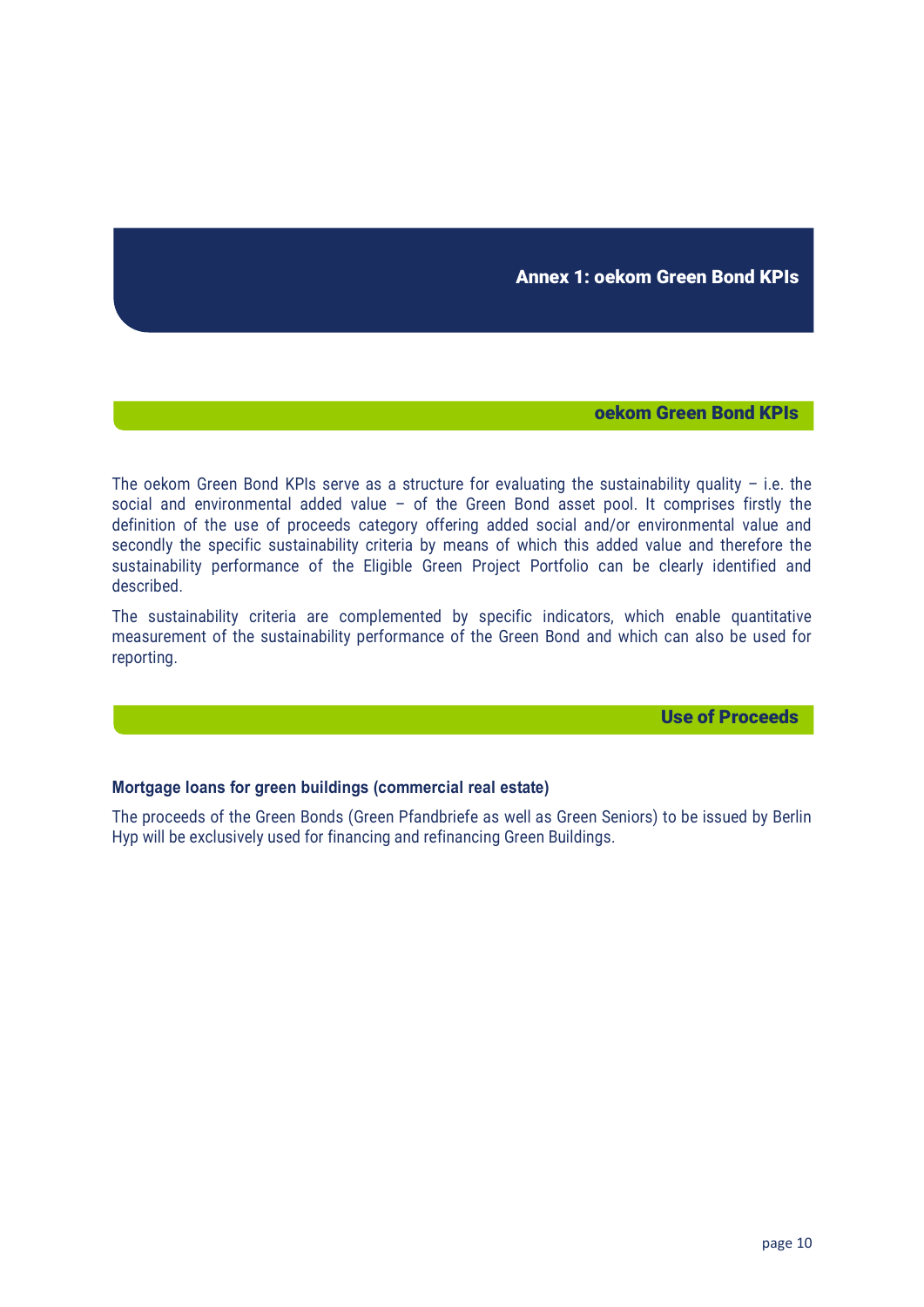# Sustainability Criteria and Quantitative Indicators for Use of Proceeds

In order to ensure that the environmental and social risks linked to the underlying assets are prevented and the opportunities clearly fostered, a set of sustainability criteria has been established for the project category.

#### **Mortgage loans for Green Buildings (commercial real estate)**

#### **1. Involvement of local residents at the planning stage (only applicable for new builds)**

• Percentage of loans allocated to building projects for which residents are involved at the planning stage (e.g. information of residents, dialogue platforms).

#### **2. Environmental standards for site selection (only applicable for new builds)**

- Percentage of loans allocated to large-scale building projects ( $> 5.000$  m<sup>2</sup>) outside metropolitan areas for which an environmental impact assessment is carried out.
- Percentage of loans allocated to building projects that are developed on brownfield sites.

#### **3. Access to public transport**

• Percentage of loans allocated to building projects that are located within a maximum of 1 km from one or more modalities of public transport.

#### **4. Social standards for construction**

• Percentage of loans allocated to building projects with high labour and health and safety standards for construction work conducted by own employees and contractors (e.g. ILO core conventions).

# **5. Environmental standards for construction**

• Percentage of loans allocated to building projects for which resource efficiency (e.g. water, energy) and adequate management of waste is guaranteed by the implementing construction companies.

#### **6. Sustainable building materials**

• Percentage of loans allocated to building projects for which sustainable procurement measures regarding building materials are in place (e.g. recycled materials, third-party certification of wood based materials).

#### **7. Safety of building users**

• Percentage of loans allocated to building projects for which operational safety is ensured by constructional measures (e.g. fire safety, elevator safety).

#### **8. Water use minimisation in buildings**

• Percentage of loans allocated to building projects for which measures to reduce water use are in place (e.g. water metering, high-efficiency fixtures and fittings, rainwater harvesting).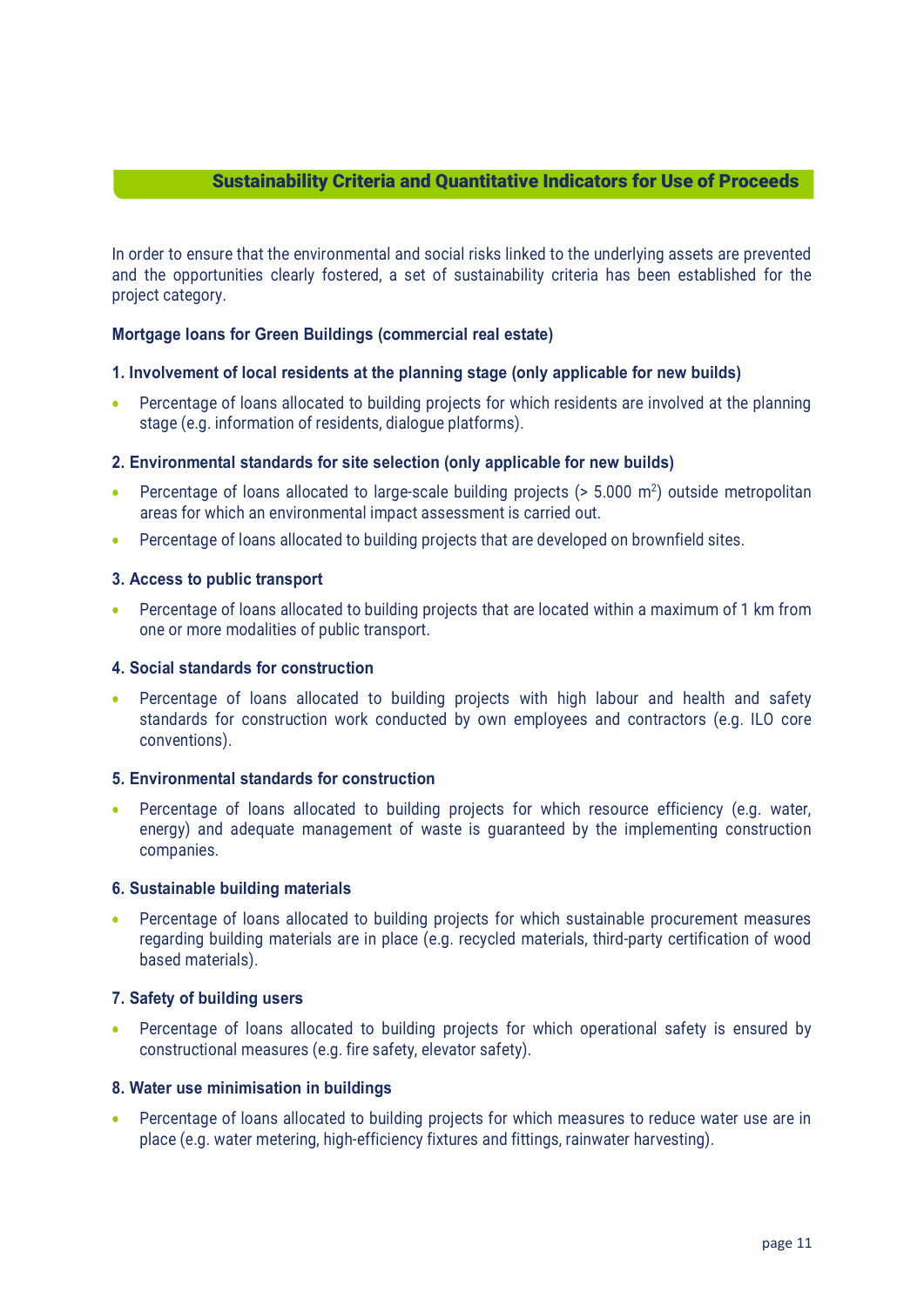### **9. Energy efficiency of buildings**

• Percentage of loans allocated to building projects that received good scores in the energy efficiency ratings of the respective buildings certificates (BREEAM, LEED) or that are proven to be part of the top 15% of the local market in terms of energy efficiency.

#### **10. Labels / Certificates**

• Percentage of loans allocated to building projects that obtained a BREEAM "Very Good", DGNB "Silver / Gold"<sup>7</sup>, LEED "Gold" certificate or HQE "excellent" or better certification.

#### **11. Sustainable use / purpose of buildings**

• Percentage of building projects for which production facilities of armaments, pesticides, tobacco and generation facilities for environmentally controversial energy forms such as nuclear power or fossil fuelled power can be excluded.

# **Controversies**

• Description of controversial projects (e.g. due to labour rights violations, environmental accidents, adverse biodiversity impacts).

#### **Possible impact indicators: Energy consumption and avoidance of CO2 emissions**

• Average primary energy consumption (in  $kWh/m^2$ ).

 

• Annual CO<sub>2</sub> emissions (in kg/m<sup>2</sup>) compared to the local average.

<sup>7</sup> With effect from 1 July 2015, DGNB updated its certification scheme, now ranging from "Bronze" to "Platinum": The "Bronze" certificate will be replaced by "Silver", "Silver" by "Gold" and "Gold" by "Platinum" for new certifications with immediate effect. "Bronze" will only be used for existing buildings in the future. The evaluation system and the assessment methodology remain unchanged.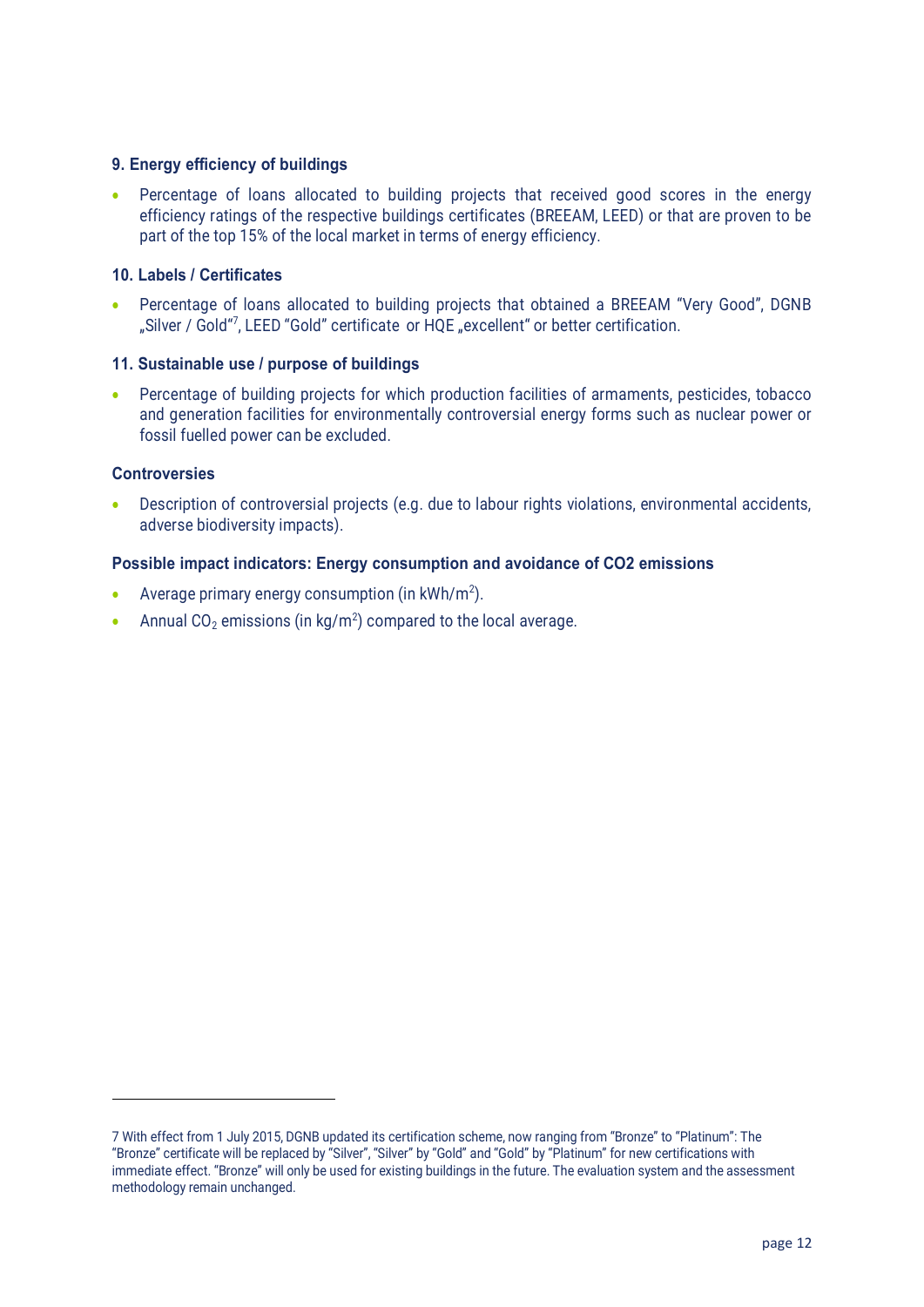# Annex 3: Overview of the assets in the Green Finance Portfolio

| $\overline{\mathbf{z}}$ | Country   | Type of building           | Type of project              | <b>Green building certification</b> | Energy label available | Construction/last renovation | Loan (nominal amounts as of<br>27.04.2018 in  mEUR) | Share of asset pool |
|-------------------------|-----------|----------------------------|------------------------------|-------------------------------------|------------------------|------------------------------|-----------------------------------------------------|---------------------|
| 1                       | <b>BE</b> | Office / Retail            | Refurbishment<br>& Financing |                                     | <b>YES</b>             | 1974<br>(2016)               | 115.0                                               | 3.89%               |
| $\mathbf{2}$            | DE        | Office / Retail            | Financing                    | <b>LEED Gold</b>                    | <b>NO</b>              | 2012                         | 19.1                                                | 0.64%               |
| 3                       | <b>DE</b> | <b>Management Building</b> | <b>Financing</b>             | <b>DGNB</b><br>Silber               | <b>YES</b>             | 2012                         | 17.5                                                | 0.59%               |
| 4                       | DE        | Office / Retail            | Refurbishment<br>& Financing |                                     | <b>YES</b>             | 1964<br>(2014)               | 10.6                                                | 0.36%               |
| 5                       | <b>DE</b> | Office / Retail            | Same building<br>as no. $4$  |                                     | <b>YES</b>             |                              | 12.1                                                | 0.41%               |
| 6                       | DE        | Residential                | Financing                    |                                     | <b>YES</b>             | 2011                         | 8.8                                                 | 0.30%               |
| $\overline{7}$          | <b>DE</b> | <b>Residential</b>         | Same building<br>as no. 6    |                                     | <b>YES</b>             |                              | 1.7                                                 | 0.06%               |
| 8                       | DE        | Office / Retail            | Financing                    |                                     | <b>YES</b>             | 2003                         | 57.6                                                | 1.95%               |
| 9                       | <b>DE</b> | Office / Retail            | Financing                    | <b>DGNB</b><br>Platin               | <b>YES</b>             | 2015                         | 40.4                                                | 1.37%               |
| 10                      | <b>DE</b> | Office / Retail            | Financing                    |                                     | <b>YES</b>             | 1994                         | 65.6                                                | 2.22%               |
| 11                      | <b>DE</b> | <b>Residential</b>         | Financing                    | <b>DGNB</b><br>Gold                 | <b>NO</b>              | 2013                         | 11.1                                                | 0.38%               |
| 12                      | DE        | <b>Management Building</b> | Financing                    | <b>DGNB</b><br>Gold                 | <b>YES</b>             | 2013                         | 7.5                                                 | 0.25%               |
| 13                      | <b>DE</b> | Office / Retail            | Financing                    | <b>DGNB</b><br>Gold                 | <b>YES</b>             | 2014                         | 7.5                                                 | 0.25%               |
| 14                      | DE        | Office / Retail            | Financing                    | <b>DGNB</b><br>Platin               | <b>YES</b>             | 2014                         | 122.5                                               | 4.14%               |
| 15                      | <b>DE</b> | <b>Residential</b>         | Financing                    |                                     | <b>YES</b>             | 2014                         | 15.0                                                | 0.51%               |
| 16                      | DE        | Office / Retail            | <b>Financing</b>             |                                     | <b>YES</b>             | 1972<br>(2001)               | 80.0                                                | 2.70%               |
| 17                      | DE        | Office / Retail            | Financing                    | <b>DGNB</b><br>Gold                 | <b>YES</b>             | 2015                         | 25.4                                                | 0.86%               |
| 18                      | DE        | Office / Retail            | Same building<br>as no. 17   | <b>DGNB</b><br>Gold                 | <b>YES</b>             |                              | 2.7                                                 | 0.09%               |
| 19                      | DE        | Office / Retail            | Same building<br>as no. 18   | <b>DGNB</b><br>Gold                 | <b>YES</b>             |                              | 0.3                                                 | 0.01%               |
| 20                      | DE        | Office / Retail            | Financing                    |                                     | <b>YES</b>             | 2014                         | 15.3                                                | 0.52%               |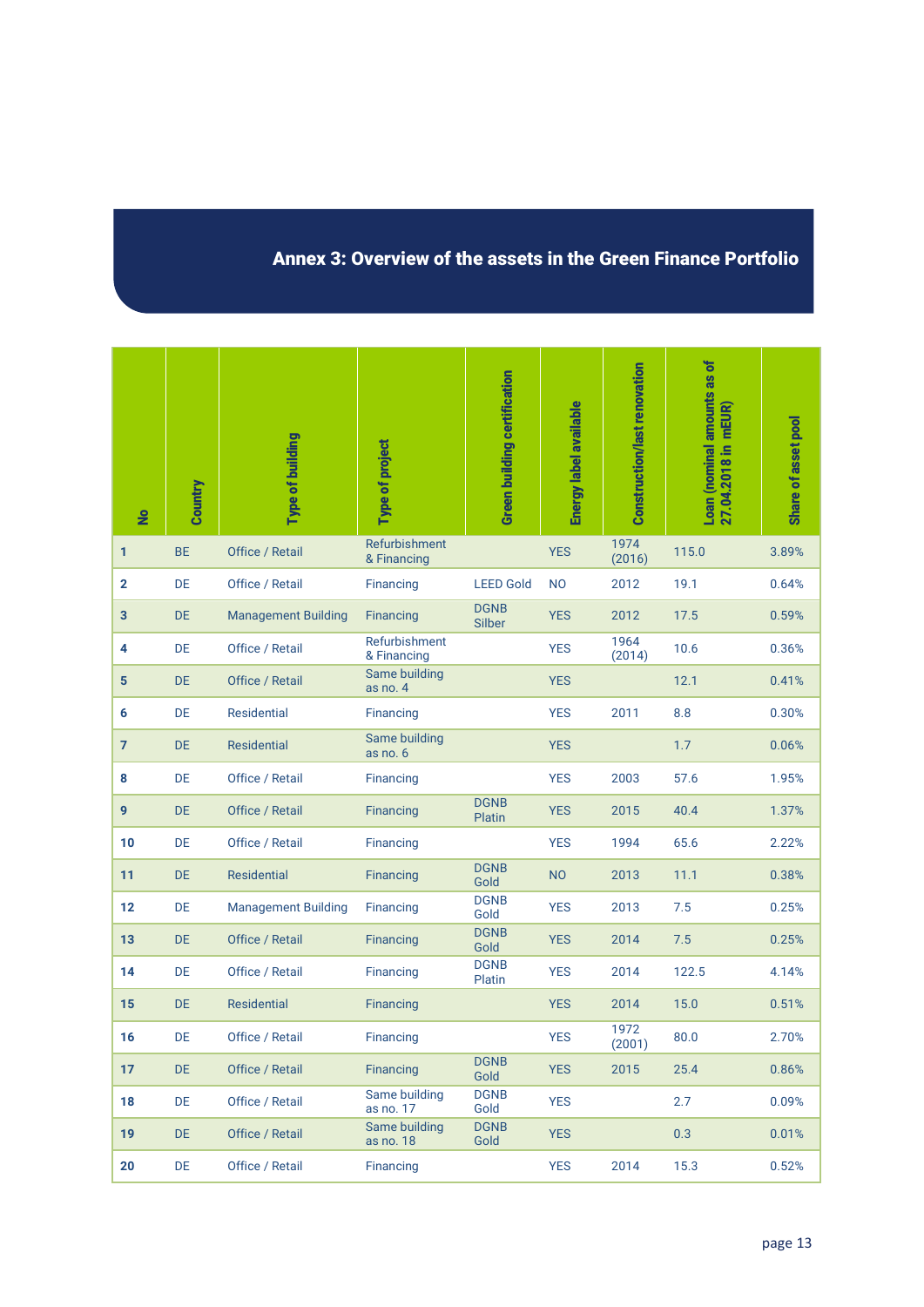| 21 | DE.       | <b>Management Building</b> | Financing                  | <b>DGNB</b><br>Platin   | <b>YES</b> | 2014 | 5.9  | 0.20% |
|----|-----------|----------------------------|----------------------------|-------------------------|------------|------|------|-------|
| 22 | DE        | <b>Management Building</b> | Same building<br>as no. 21 | <b>DGNB</b><br>Platin   | <b>YES</b> |      | 18.5 | 0.62% |
| 23 | DE.       | <b>Management Building</b> | Same building<br>as no. 21 | <b>DGNB</b><br>Platin   | <b>YES</b> |      | 11.8 | 0.40% |
| 24 | DE        | Office / Retail            | Financing                  |                         | <b>YES</b> | 1988 | 8.9  | 0.30% |
| 25 | DE.       | Office / Retail            | Same building<br>as no. 24 |                         | <b>YES</b> |      | 0.9  | 0.03% |
| 26 | <b>DE</b> | Office / Retail            | Same building<br>as no. 24 |                         | <b>YES</b> |      | 6.4  | 0.22% |
| 27 | <b>DE</b> | Office / Retail            | Same building<br>as no. 24 |                         | <b>YES</b> |      | 0.6  | 0.02% |
| 28 | DE        | Office / Retail            | Same building<br>as no. 24 |                         | <b>YES</b> |      | 7.3  | 0.25% |
| 29 | DE.       | Office / Retail            | Same building<br>as no. 24 |                         | <b>YES</b> |      | 0.7  | 0.02% |
| 30 | <b>DE</b> | Office / Retail            | Same building<br>as no. 24 |                         | <b>YES</b> |      | 2.0  | 0.07% |
| 31 | <b>DE</b> | Office / Retail            | Same building<br>as no. 24 |                         | <b>YES</b> |      | 0.2  | 0.01% |
| 32 | <b>DE</b> | Office / Retail            | Same building<br>as no. 24 |                         | <b>YES</b> |      | 1.5  | 0.05% |
| 33 | DE.       | Office / Retail            | Same building<br>as no. 24 |                         | <b>YES</b> |      | 0.2  | 0.01% |
| 34 | DE        | Office / Retail            | Financing                  |                         | <b>YES</b> | 1992 | 3.3  | 0.11% |
| 35 | DE.       | Office / Retail            | Financing                  |                         | <b>YES</b> | 1998 | 2.1  | 0.07% |
| 36 | DE        | Office / Retail            | Financing                  |                         | <b>YES</b> | 2001 | 1.9  | 0.06% |
| 37 | <b>DE</b> | Office / Retail            | Same building<br>as no. 36 |                         | <b>YES</b> |      | 3.5  | 0.12% |
| 38 | <b>DE</b> | Office / Retail            | Same building<br>as no. 35 |                         | <b>YES</b> |      | 3.9  | 0.13% |
| 39 | <b>DE</b> | Office / Retail            | Same building<br>as no. 36 |                         | <b>YES</b> |      | 1.6  | 0.06% |
| 40 | DE        | Office / Retail            | Same building<br>as no. 35 |                         | <b>YES</b> |      | 1.8  | 0.06% |
| 41 | <b>DE</b> | Office / Retail            | Same building<br>as no. 35 |                         | <b>YES</b> |      | 1.9  | 0.06% |
| 42 | DE        | Office / Retail            | Same building<br>as no. 36 |                         | <b>YES</b> |      | 1.7  | 0.06% |
| 43 | DE        | Office / Retail            | <b>Financing</b>           |                         | <b>YES</b> | 1997 | 30.0 | 1.01% |
| 44 | DE        | Office / Retail            | Developement               | <b>DGNB</b><br>Gold     | <b>NO</b>  | 2022 | 17.5 | 0.59% |
| 45 | <b>DE</b> | Office / Retail            | Same building<br>as no. 44 | <b>DGNB</b><br>Gold     | <b>NO</b>  |      | 5.3  | 0.18% |
| 46 | DE        | Office / Retail            | Same building<br>as no. 44 | <b>DGNB</b><br>Gold     | <b>NO</b>  |      | 9.8  | 0.33% |
| 47 | <b>DE</b> | Office / Retail            | Same building<br>as no. 44 | <b>DGNB</b><br>Gold     | <b>NO</b>  |      | 3.0  | 0.10% |
| 48 | DE        | Office / Retail            | Same building<br>as no. 44 | <b>DGNB</b><br>Gold     | <b>NO</b>  |      | 0.9  | 0.03% |
| 49 | DE        | Office / Retail            | Same building<br>as no. 44 | <b>DGNB</b><br>Gold     | <b>NO</b>  |      | 1.7  | 0.06% |
| 50 | DE        | Office / Retail            | Financing                  | <b>LEED</b><br>Platinum | <b>YES</b> | 2014 | 50.0 | 1.69% |
| 51 | DE.       | Office / Retail            | Same building<br>as no. 50 | <b>LEED</b><br>Platinum | <b>YES</b> |      | 35.0 | 1.18% |
| 52 | DE        | Office / Retail            | Same building<br>as no. 50 | <b>LEED</b><br>Platinum | <b>YES</b> |      | 3.0  | 0.10% |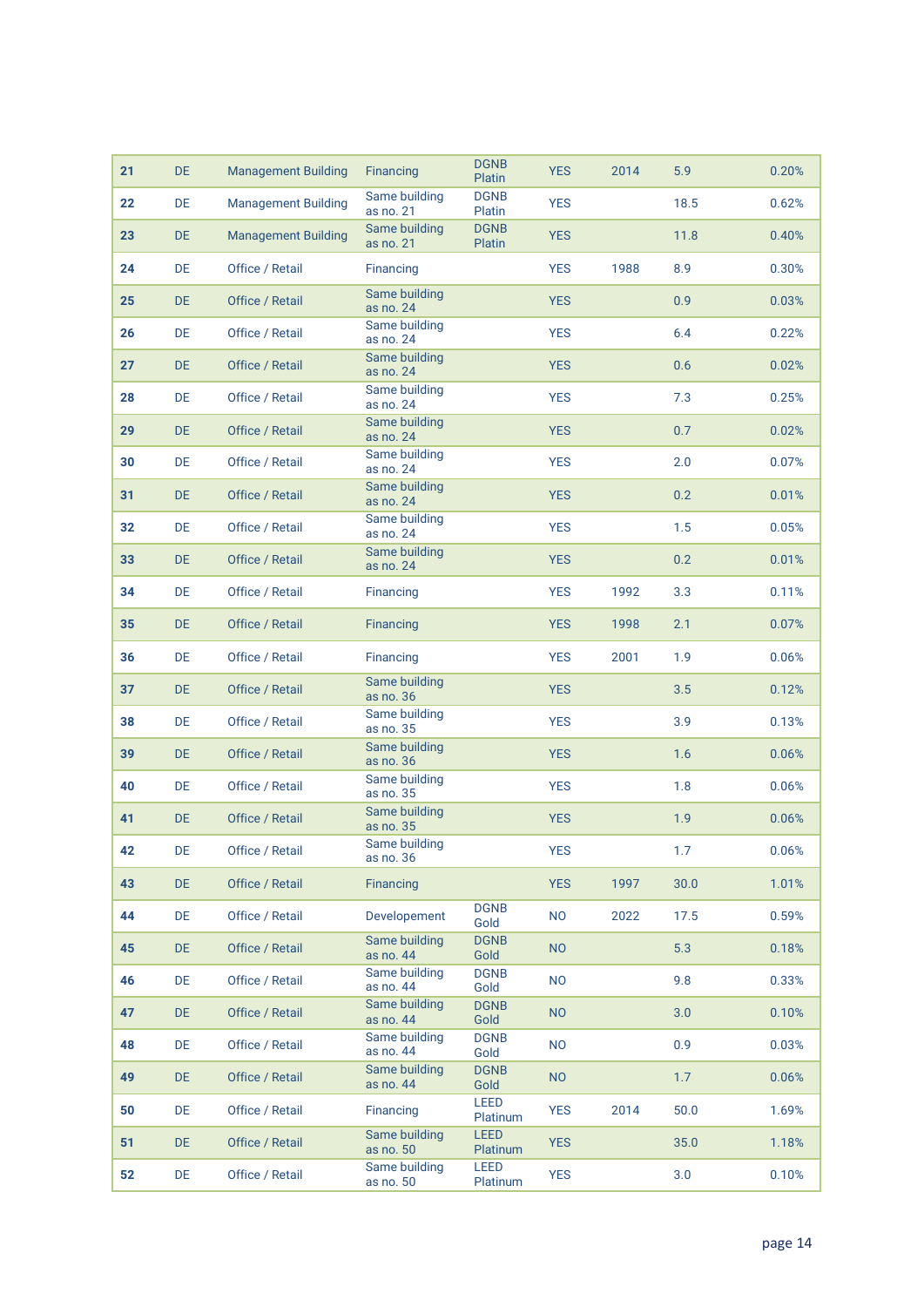| 53 | DE.       | Office / Retail            | Same building<br>as no. 50             | <b>LEED</b><br>Platinum           | <b>YES</b>                  |                | 4.5   | 0.15% |
|----|-----------|----------------------------|----------------------------------------|-----------------------------------|-----------------------------|----------------|-------|-------|
| 54 | DE        | Office / Retail            | Same building<br>as no. 50             | <b>LEED</b><br>Platinum           | <b>YES</b>                  |                | 2.3   | 0.08% |
| 55 | <b>DE</b> | Office / Retail            | Same building<br>as no. 50             | <b>LEED</b><br>Platinum           | <b>YES</b>                  |                | 3.4   | 0.11% |
| 56 | DE        | Office / Retail            | Same building<br>as no. 50             | <b>LEED</b><br>Platinum           | <b>YES</b>                  |                | 0.4   | 0.01% |
| 57 | DE.       | Office / Retail            | Same building<br>as no. 50             | LEED<br>Platinum                  | <b>YES</b>                  |                | 1.3   | 0.04% |
| 58 | DE.       | Office / Retail            | Financing                              |                                   | <b>YES</b>                  | 2013           | 5.5   | 0.18% |
| 59 | <b>DE</b> | Office / Retail            | Financing                              | <b>LEED Gold</b>                  | <b>YES</b>                  | 2003           | 20.6  | 0.70% |
| 60 | DE        | Office / Retail            | Same building<br>as no. 59             | <b>LEED Gold</b>                  | <b>YES</b>                  |                | 82.9  | 2.80% |
| 61 | DE.       | Office / Retail            | Same building<br>as no. 59             | <b>LEED Gold</b>                  | <b>YES</b>                  |                | 96.5  | 3.26% |
| 62 | DE        | Office / Retail            | Planed<br>refurbishment &<br>Financing | <b>LEED</b><br>Platinum           | N <sub>O</sub>              | 1988<br>(2018) | 29.6  | 1.00% |
| 63 | <b>DE</b> | Office / Retail            | Same building<br>as no. 62             | <b>LEED</b><br>Platinum           | <b>NO</b>                   |                | 7.8   | 0.26% |
| 64 | DE        | Office / Retail            | Same building<br>as no. 62             | LEED<br>Platinum                  | N <sub>O</sub>              |                | 2.6   | 0.09% |
| 65 | <b>FR</b> | Office / Retail            | Financing                              | <b>Breeam</b><br>Good             | 1974<br><b>NO</b><br>(2010) |                | 87.8  | 2.97% |
| 66 | <b>FR</b> | Office / Retail            | Financing                              | <b>HQE Basic</b><br>Level         | 1890<br><b>NO</b><br>(2010) |                | 41.0  | 1.39% |
| 67 | FR.       | Retail                     | <b>Financing</b>                       | <b>HQE High</b><br>Level          | <b>NO</b><br>2013           |                | 100.0 | 3.38% |
| 68 | FR.       | Office / Retail            | Financing                              | <b>HQE High</b><br>Level          | 1960<br><b>NO</b><br>(2010) |                | 66.0  | 2.23% |
| 69 | FR.       | Office / Retail            | Same building<br>as no. 68             | <b>HQE High</b><br>Level          | <b>NO</b>                   |                | 4.9   | 0.17% |
| 70 | <b>FR</b> | Office / Retail            | Financing                              |                                   | <b>YES</b>                  | 1929<br>(2015) | 70.0  | 2.37% |
| 71 | <b>GB</b> | Office / Retail            | Financing                              | <b>Breeam</b><br><b>Very Good</b> | <b>YES</b>                  | 2006           | 75.6  | 2.56% |
| 72 | GB        | Office / Retail            | Financing                              | <b>Breeam</b><br><b>Very Good</b> | NO.                         | 2009           | 64.5  | 2.18% |
| 73 | <b>NL</b> | Office / Retail            | Financing                              | <b>Breeam</b><br><b>Excellent</b> | <b>YES</b>                  | 2011           | 7.8   | 0.26% |
| 74 | NL        | Office / Retail            | Financing                              | <b>Breeam</b><br><b>Very Good</b> | <b>NO</b>                   | 2013           | 37.8  | 1.28% |
| 75 | NL        | Office / Retail            | Financing                              |                                   | <b>YES</b>                  | 2013           | 11.0  | 0.37% |
| 76 | NL        | Office / Retail            | Refurbishment<br>& Financing           | <b>DGNB</b><br>Gold               | <b>NO</b>                   | 1994<br>(2016) | 60.0  | 2.03% |
| 77 | <b>NL</b> | Office / Retail            | Financing                              |                                   | <b>YES</b>                  | 2009           | 120.0 | 4.06% |
| 78 | NL        | Office / Retail            | Financing                              |                                   | <b>YES</b>                  | 1960<br>(2012) | 33.3  | 1.12% |
| 79 | NL        | Office / Retail            | Developement &<br>Financing            | <b>Breeam</b><br><b>Excellent</b> | <b>NO</b>                   | 2017           | 48.0  | 1.62% |
| 80 | NL        | Office / Retail            | Financing                              |                                   | <b>YES</b>                  | 2003           | 10.6  | 0.36% |
| 81 | NL        | Office / Retail            | <b>Financing</b>                       |                                   | <b>YES</b>                  | 1976           | 10.3  | 0.35% |
| 82 | <b>NL</b> | <b>Management Building</b> | Financing                              |                                   | <b>YES</b>                  | 2014           | 30.0  | 1.01% |
| 83 | <b>PL</b> | Retail                     | <b>Financing</b>                       | <b>Breeam</b><br><b>Excellent</b> | <b>NO</b>                   | 2002<br>(2005) | 100.0 | 3.38% |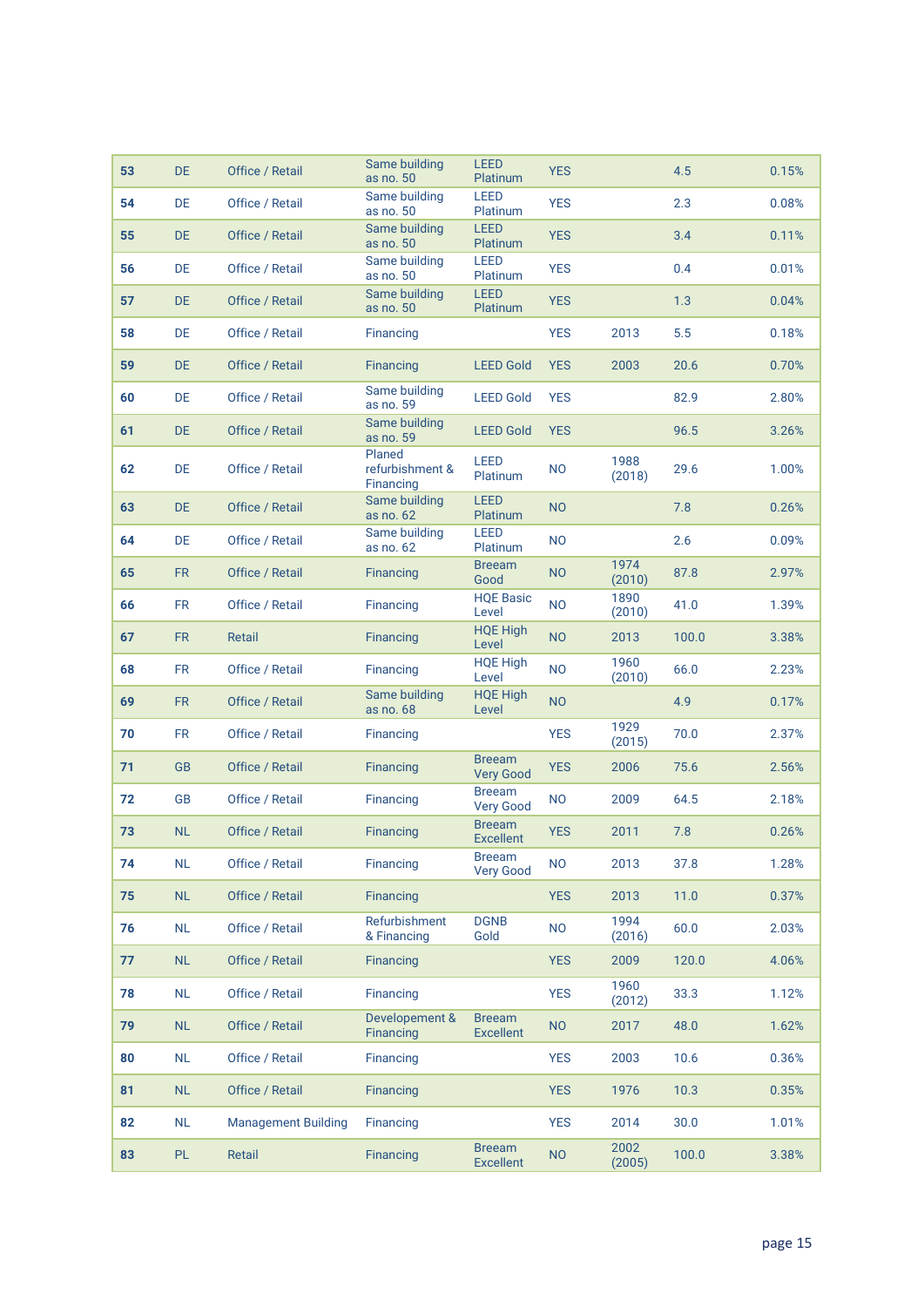| 84  | PL        | Office / Retail | Financing                          | <b>Breeam</b><br><b>Excellent</b> | <b>YES</b>     | 2008 | 21.6 | 0.73% |
|-----|-----------|-----------------|------------------------------------|-----------------------------------|----------------|------|------|-------|
| 85  | PL        | Office / Retail | <b>Financing</b>                   |                                   | <b>YES</b>     | 2006 | 15.1 | 0.51% |
| 86  | PL        | Office / Retail | Financing                          |                                   | <b>YES</b>     | 2008 | 31.9 | 1.08% |
| 87  | PL        | Office / Retail | Financing                          |                                   | <b>YES</b>     | 2009 | 31.1 | 1.05% |
| 88  | PL        | Office / Retail | Developement &<br>Financing        | <b>Breeam</b><br><b>Very Good</b> | <b>NO</b>      | 2013 | 7.3  | 0.25% |
| 89  | <b>PL</b> | Office / Retail | Developement &<br><b>Financing</b> | <b>Breeam</b><br><b>Very Good</b> | <b>NO</b>      | 2014 | 6.8  | 0.23% |
| 90  | PL        | Office / Retail | Same building<br>as no. 88         | <b>Breeam</b><br><b>Very Good</b> | N <sub>O</sub> |      | 1.6  | 0.05% |
| 91  | <b>PL</b> | Office / Retail | Same building<br>as no. 89         | <b>Breeam</b><br><b>Very Good</b> | <b>NO</b>      |      | 1.5  | 0.05% |
| 92  | PL        | Office / Retail | Same building<br>as no. 88         | <b>Breeam</b><br><b>Very Good</b> | <b>NO</b>      |      | 1.7  | 0.06% |
| 93  | PL.       | Office / Retail | Same building<br>as no. 89         | <b>Breeam</b><br><b>Very Good</b> | <b>NO</b>      |      | 1.6  | 0.05% |
| 94  | PL        | Office / Retail | Same building<br>as no. 88         | <b>Breeam</b><br><b>Very Good</b> | <b>NO</b>      |      | 2.1  | 0.07% |
| 95  | PL.       | Office / Retail | Same building<br>as no. 89         | <b>Breeam</b><br><b>Very Good</b> | <b>NO</b>      |      | 2.0  | 0.07% |
| 96  | PL        | Office / Retail | Same building<br>as no. 89         | <b>Breeam</b><br><b>Very Good</b> | <b>NO</b>      |      | 0.2  | 0.01% |
| 97  | PL.       | Office / Retail | Same building<br>as no. 88         | <b>Breeam</b><br><b>Very Good</b> | <b>NO</b>      |      | 0.2  | 0.01% |
| 98  | PL        | Office / Retail | Financing                          |                                   | <b>YES</b>     | 2010 | 30.1 | 1.02% |
| 99  | PL.       | Office / Retail | <b>Financing</b>                   | <b>Breeam</b><br><b>Very Good</b> | <b>NO</b>      | 2014 | 45.8 | 1.55% |
| 100 | PL        | Office / Retail | Financing                          |                                   | <b>YES</b>     | 2014 | 23.3 | 0.79% |
| 101 | PL.       | Retail          | Developement &<br>Financing        | <b>Breeam</b><br><b>Excellent</b> | <b>NO</b>      | 2016 | 24.0 | 0.81% |
| 102 | PL        | Retail          | Same building<br>as no. 101        | <b>Breeam</b><br><b>Excellent</b> | <b>NO</b>      |      | 7.3  | 0.25% |
| 103 | PL.       | Retail          | Same building<br>as no. 101        | <b>Breeam</b><br><b>Excellent</b> | <b>NO</b>      |      | 7.3  | 0.25% |
| 104 | PL        | Retail          | Same building<br>as no. 101        | <b>Breeam</b><br><b>Excellent</b> | N <sub>O</sub> |      | 56.0 | 1.89% |
| 105 | PL        | Office / Retail | Financing                          | <b>Breeam</b><br><b>Very Good</b> | YES            | 2009 | 0.1  | 0.00% |
| 106 | PL        | Office / Retail | Same building<br>as no. 105        | <b>Breeam</b><br><b>Very Good</b> | <b>YES</b>     | 2014 | 1.5  | 0.05% |
| 107 | PL        | Office / Retail | Same building<br>as no. 105        | <b>Breeam</b><br><b>Very Good</b> | <b>YES</b>     |      | 2.4  | 0.08% |
| 108 | PL        | Office / Retail | Same building<br>as no. 105        | <b>Breeam</b><br><b>Very Good</b> | <b>YES</b>     |      | 29.7 | 1.01% |
| 109 | PL        | Office / Retail | <b>Financing</b>                   | <b>Breeam</b><br><b>Very Good</b> | <b>YES</b>     | 1999 | 43.9 | 1.48% |
| 110 | PL        | Office / Retail | Financing                          | <b>Breeam</b><br><b>Excellent</b> | <b>YES</b>     | 2016 | 75.6 | 2.56% |
| 111 | <b>PL</b> | Office / Retail | Same building<br>as no. 110        | <b>Breeam</b><br><b>Excellent</b> | <b>YES</b>     |      | 21.2 | 0.72% |
| 112 | PL        | Retail          | Financing                          |                                   | <b>YES</b>     | 2002 | 65.8 | 2.23% |
| 113 | PL.       | Retail          | Same building<br>as no. 112        |                                   | <b>YES</b>     |      | 20.0 | 0.68% |
| 114 | CZ        | Office / Retail | Financing                          |                                   | <b>YES</b>     | 2002 | 23.2 | 0.78% |
| 115 | CZ        | Office / Retail | Financing                          | <b>Breeam</b><br><b>Excellent</b> | <b>YES</b>     | 2016 | 50.0 | 1.69% |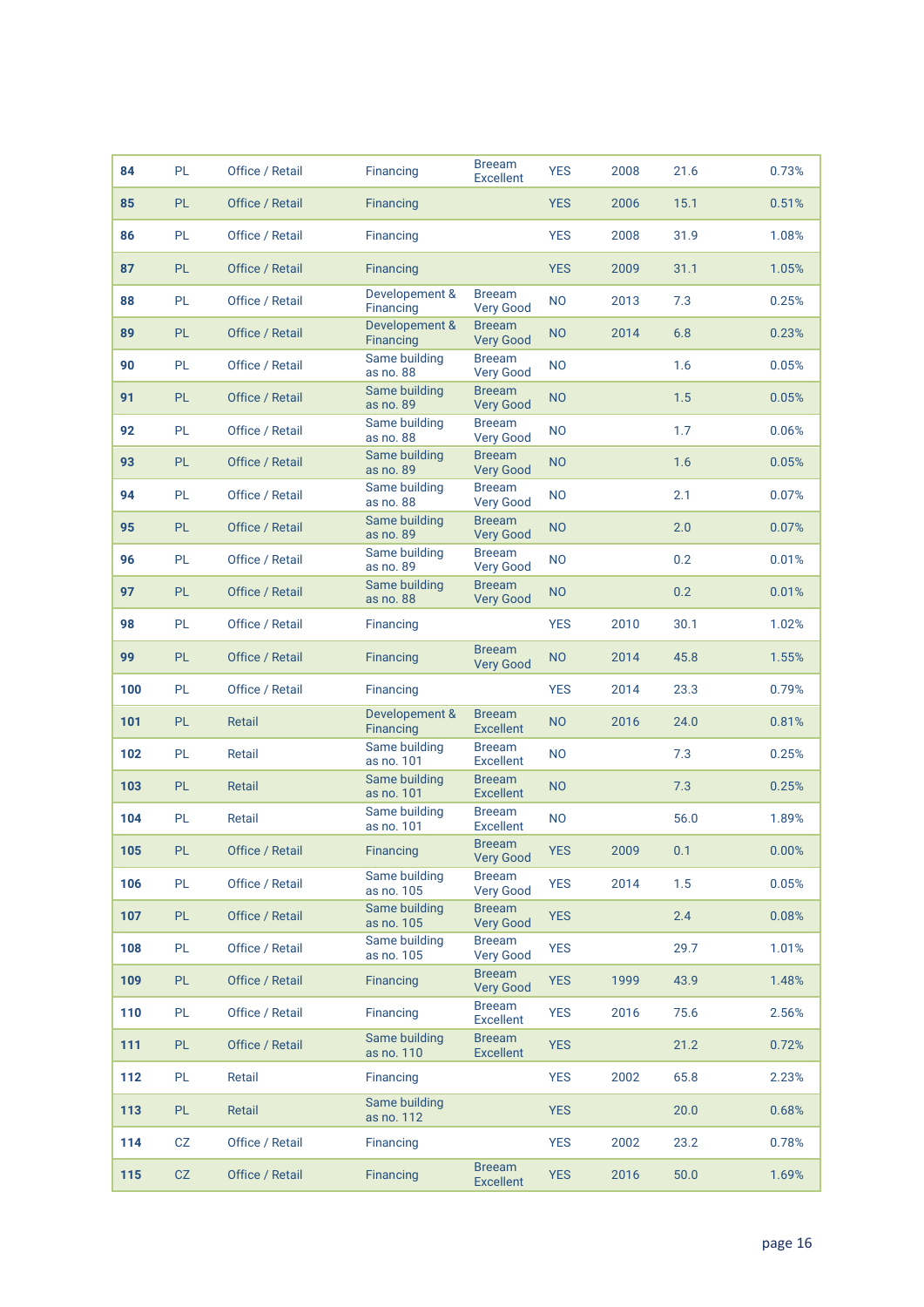| 116          | CZ | Office / Retail | Financing                   |                                   | <b>YES</b> | 2004 | 9.4    | 0.32% |
|--------------|----|-----------------|-----------------------------|-----------------------------------|------------|------|--------|-------|
| 117          | CZ | Office / Retail | <b>Financing</b>            |                                   | <b>YES</b> | 2004 | 30.9   | 1.04% |
| 118          | CZ | Office / Retail | Financing                   |                                   | <b>YES</b> | 2005 | 9.4    | 0.32% |
| 119          | CZ | Office / Retail | Financing                   |                                   | <b>YES</b> | 2007 | 4.4    | 0.15% |
| 120          | CZ | Office / Retail | Financing                   |                                   | <b>YES</b> | 2005 | 14.3   | 0.48% |
| 121          | CZ | Office / Retail | Financing                   |                                   | <b>YES</b> | 2003 | 14.2   | 0.48% |
| 122          | CZ | Retail          | Financing                   |                                   | <b>YES</b> | 2010 | 40.7   | 1.38% |
| 123          | CZ | Office / Retail | <b>Financing</b>            | <b>Breeam</b><br><b>Very Good</b> | <b>YES</b> | 1996 | 34.8   | 1.17% |
| 124          | CZ | Office / Retail | Same building<br>as no. 123 | <b>Breeam</b><br><b>Very Good</b> | <b>YES</b> |      | 34.8   | 1.17% |
| <b>TOTAL</b> |    |                 |                             |                                   |            |      | 2958.2 | 100%  |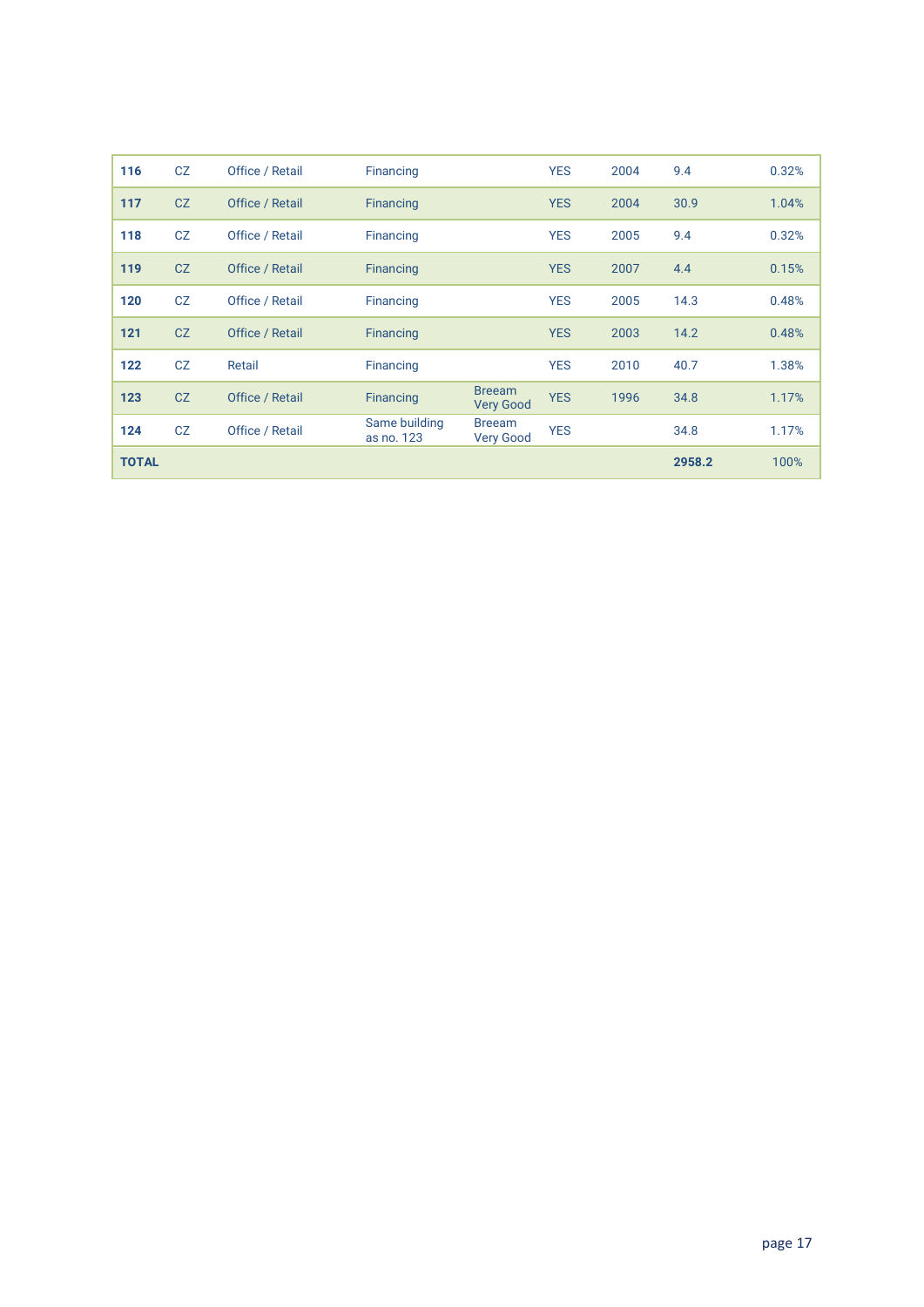# oekom Corporate Rating

# Berlin Hyp AG

| Industry                                                                                                                                                                                                                                                                                              | <b>Financials/Mortgage &amp; Public Sector</b>                                                                                                                                                                                                                                      |           | <b>Finance</b>       |                                                                                                                                                                                                                                                                                                                                                                                                                                                                                                                                                                                                                                                                   | <b>Status</b>                |                                                                                                                                                                                                                                                                                                                                                                                                                                                                                                                                | <b>Prime</b>              |                                        |              | Corporate<br>Responsibility<br><b>Prime</b> |                |  |
|-------------------------------------------------------------------------------------------------------------------------------------------------------------------------------------------------------------------------------------------------------------------------------------------------------|-------------------------------------------------------------------------------------------------------------------------------------------------------------------------------------------------------------------------------------------------------------------------------------|-----------|----------------------|-------------------------------------------------------------------------------------------------------------------------------------------------------------------------------------------------------------------------------------------------------------------------------------------------------------------------------------------------------------------------------------------------------------------------------------------------------------------------------------------------------------------------------------------------------------------------------------------------------------------------------------------------------------------|------------------------------|--------------------------------------------------------------------------------------------------------------------------------------------------------------------------------------------------------------------------------------------------------------------------------------------------------------------------------------------------------------------------------------------------------------------------------------------------------------------------------------------------------------------------------|---------------------------|----------------------------------------|--------------|---------------------------------------------|----------------|--|
| <b>Country</b>                                                                                                                                                                                                                                                                                        |                                                                                                                                                                                                                                                                                     |           | Germany              |                                                                                                                                                                                                                                                                                                                                                                                                                                                                                                                                                                                                                                                                   | Rating                       |                                                                                                                                                                                                                                                                                                                                                                                                                                                                                                                                | B-                        |                                        |              | rated by                                    | oekom research |  |
| <b>ISIN</b>                                                                                                                                                                                                                                                                                           |                                                                                                                                                                                                                                                                                     |           | DE000A1EWN89         |                                                                                                                                                                                                                                                                                                                                                                                                                                                                                                                                                                                                                                                                   |                              | <b>Prime Threshold</b>                                                                                                                                                                                                                                                                                                                                                                                                                                                                                                         |                           |                                        |              |                                             |                |  |
| D-                                                                                                                                                                                                                                                                                                    | D                                                                                                                                                                                                                                                                                   | D+        | C-                   | С                                                                                                                                                                                                                                                                                                                                                                                                                                                                                                                                                                                                                                                                 | C+                           | B-                                                                                                                                                                                                                                                                                                                                                                                                                                                                                                                             | B                         | $B+$                                   | $A-$         | A                                           | A+             |  |
|                                                                                                                                                                                                                                                                                                       | poor                                                                                                                                                                                                                                                                                |           |                      | medium                                                                                                                                                                                                                                                                                                                                                                                                                                                                                                                                                                                                                                                            |                              |                                                                                                                                                                                                                                                                                                                                                                                                                                                                                                                                | good                      |                                        |              | excellent                                   |                |  |
| <b>Industry Leaders</b>                                                                                                                                                                                                                                                                               |                                                                                                                                                                                                                                                                                     |           |                      | <b>Distribution of Ratings</b>                                                                                                                                                                                                                                                                                                                                                                                                                                                                                                                                                                                                                                    |                              |                                                                                                                                                                                                                                                                                                                                                                                                                                                                                                                                |                           | <b>Rating History</b>                  |              |                                             |                |  |
| <b>Company name</b><br>(in alphabetical order)                                                                                                                                                                                                                                                        |                                                                                                                                                                                                                                                                                     |           | <b>Country Grade</b> | 53 companies in the industry<br>40%-                                                                                                                                                                                                                                                                                                                                                                                                                                                                                                                                                                                                                              |                              |                                                                                                                                                                                                                                                                                                                                                                                                                                                                                                                                |                           | А                                      |              |                                             |                |  |
| Berlin Hyp AG                                                                                                                                                                                                                                                                                         |                                                                                                                                                                                                                                                                                     | DE        | B-                   | 30%                                                                                                                                                                                                                                                                                                                                                                                                                                                                                                                                                                                                                                                               |                              |                                                                                                                                                                                                                                                                                                                                                                                                                                                                                                                                |                           | В                                      |              |                                             |                |  |
| Münchener<br>Hypothekenbank eG                                                                                                                                                                                                                                                                        |                                                                                                                                                                                                                                                                                     | DE        | $C+$                 | 20%                                                                                                                                                                                                                                                                                                                                                                                                                                                                                                                                                                                                                                                               |                              |                                                                                                                                                                                                                                                                                                                                                                                                                                                                                                                                |                           | С                                      |              |                                             |                |  |
| de Volksbank N.V.                                                                                                                                                                                                                                                                                     |                                                                                                                                                                                                                                                                                     | <b>NL</b> | <b>B-</b>            | 10%                                                                                                                                                                                                                                                                                                                                                                                                                                                                                                                                                                                                                                                               |                              |                                                                                                                                                                                                                                                                                                                                                                                                                                                                                                                                |                           | D                                      |              |                                             |                |  |
| Legend:                                                                                                                                                                                                                                                                                               | Industry                                                                                                                                                                                                                                                                            |           | Company --- Prime    | 0%<br>D-<br>D                                                                                                                                                                                                                                                                                                                                                                                                                                                                                                                                                                                                                                                     | $D+$<br>$C -$<br>$\mathbf C$ | $C + B$<br>B                                                                                                                                                                                                                                                                                                                                                                                                                                                                                                                   | $B+$<br>A<br>$A -$        | 2013<br>$A+$                           | 2014<br>2015 | 2017<br>2016                                | 2018           |  |
|                                                                                                                                                                                                                                                                                                       |                                                                                                                                                                                                                                                                                     |           |                      |                                                                                                                                                                                                                                                                                                                                                                                                                                                                                                                                                                                                                                                                   |                              | <b>Strengths and Weaknesses</b>                                                                                                                                                                                                                                                                                                                                                                                                                                                                                                |                           |                                        |              |                                             |                |  |
| <b>Key Issue Performance</b><br>Sustainability impacts of<br>lending and other financial<br>services/products<br>Statutory ESG-standards linked<br>to the geographical allocation<br>of the lending portfolio<br>Customer and product<br>responsibility<br>Employee relations and work<br>environment |                                                                                                                                                                                                                                                                                     |           |                      |                                                                                                                                                                                                                                                                                                                                                                                                                                                                                                                                                                                                                                                                   | Α                            | + almost entire loan portfolio in countries with fairly good environmental<br>and social minimum standards<br>+ sound integration of environmental and social aspects into the lending<br>business<br>+ integration of environmental and social aspects into the company's own<br>investment portfolio<br>+ strategy shift towards a more environmentally beneficial product portfolio<br>+ various options to facilitate the work-life balance of employees<br>- no comprehensive measures regarding responsible treatment of |                           |                                        |              |                                             |                |  |
|                                                                                                                                                                                                                                                                                                       |                                                                                                                                                                                                                                                                                     |           | Ċ<br>D               | Ė.                                                                                                                                                                                                                                                                                                                                                                                                                                                                                                                                                                                                                                                                |                              |                                                                                                                                                                                                                                                                                                                                                                                                                                                                                                                                |                           | customers with debt repayment problems |              |                                             |                |  |
| <b>Controversy Monitor</b>                                                                                                                                                                                                                                                                            |                                                                                                                                                                                                                                                                                     |           |                      |                                                                                                                                                                                                                                                                                                                                                                                                                                                                                                                                                                                                                                                                   |                              |                                                                                                                                                                                                                                                                                                                                                                                                                                                                                                                                |                           |                                        |              |                                             |                |  |
| Company<br><b>Controversy Score</b>                                                                                                                                                                                                                                                                   |                                                                                                                                                                                                                                                                                     |           |                      | $-2$                                                                                                                                                                                                                                                                                                                                                                                                                                                                                                                                                                                                                                                              |                              | Industry                                                                                                                                                                                                                                                                                                                                                                                                                                                                                                                       | Maximum Controversy Score |                                        |              | $-2$                                        |                |  |
| <b>Controversy Level</b>                                                                                                                                                                                                                                                                              |                                                                                                                                                                                                                                                                                     |           |                      | Minor                                                                                                                                                                                                                                                                                                                                                                                                                                                                                                                                                                                                                                                             |                              | <b>Controversy Risk</b>                                                                                                                                                                                                                                                                                                                                                                                                                                                                                                        |                           |                                        |              | Minor                                       |                |  |
| <b>Minor</b>                                                                                                                                                                                                                                                                                          |                                                                                                                                                                                                                                                                                     | Moderate  | Significant          | <b>Severe</b>                                                                                                                                                                                                                                                                                                                                                                                                                                                                                                                                                                                                                                                     |                              | Minor                                                                                                                                                                                                                                                                                                                                                                                                                                                                                                                          |                           | Moderate                               | Significant  |                                             | Severe         |  |
| <b>Disclaimer</b>                                                                                                                                                                                                                                                                                     |                                                                                                                                                                                                                                                                                     |           |                      |                                                                                                                                                                                                                                                                                                                                                                                                                                                                                                                                                                                                                                                                   |                              |                                                                                                                                                                                                                                                                                                                                                                                                                                                                                                                                |                           |                                        |              |                                             |                |  |
|                                                                                                                                                                                                                                                                                                       | quality standards which are customary in responsibility research worldwide.<br>4. We would point out that this Rating Report, in particular the images, text and graphics contained therein, and the layout and company logo of oekom research AG are protected under copyright and |           |                      | 1. oekom research AG uses a scientifically based rating concept to analyse and evaluate the environmental and social performance of companies and countries. In doing so, we adhere to the highest<br>2. We would, however, point out that we do not warrant that the information presented in this Rating Report is complete, accurate or up to date. Any liability on the part of oekom research AG in<br>connection with the use of these pages, the information provided in them and the use thereof shall be excluded.<br>3. All statements of opinion and value judgements given by us do not in any way constitute purchase or investment recommendations. |                              |                                                                                                                                                                                                                                                                                                                                                                                                                                                                                                                                |                           |                                        |              |                                             |                |  |

4. We would point out that this Rating Report, in particular the images, text and graphics contained therein, and the layout and company logo of oekom research AG are protected under copyright and trademark law. Any use thereof shall require the express prior written consent of oekom research AG. Use shall be deemed to refer in particular to the copying or duplication of the Rating Report wholly or in part, the distribution of the Rating Report, either free of charge or against payment, or the exploitation of this Rating Report in any other conceivable manner.

Please note that all data in this report relates to the point in time at which the report was generated.

Contact details: oekom research AG, Munich / Germany. Phone: +49 89 544184 90. Email: info@oekom-research.com